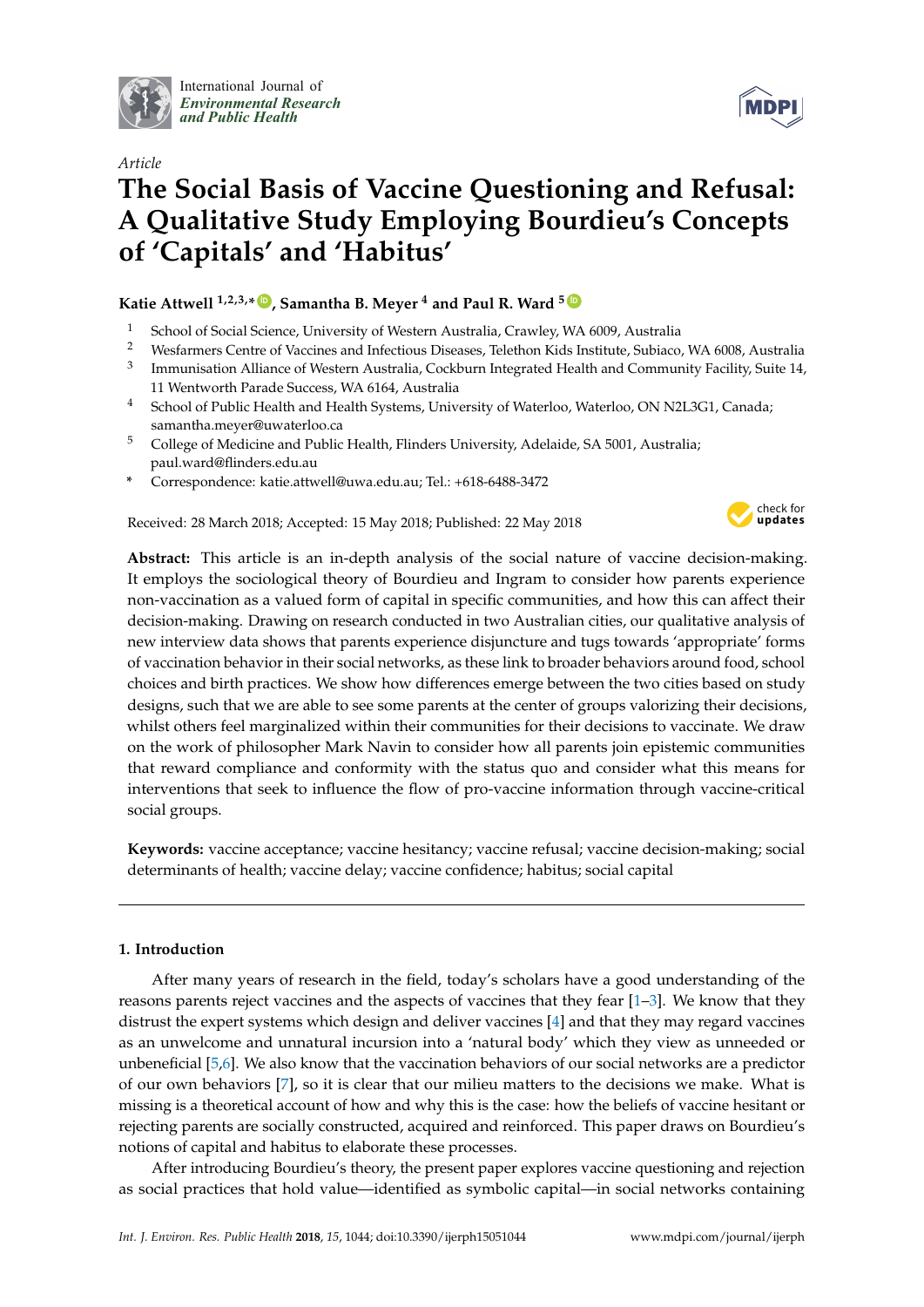parents who choose not to vaccinate, or who partially vaccinate their children. Using data from two Australian cities, we identify a parent's choice regarding vaccination as a practice that they engage in as members of societies and communities for the purpose of inclusion or belonging. Our exploration suggests that those who design interventions—whether providers, public health officials or governments—need to understand these parents as socially situated. Parents' connections to and investments in their peer groups may be a central reason that they value peer opinions over those of the experts with whom they disagree. We offer some suggestions as to how this might inform intervention design.

### *1.1. Bourdieu: Capitals Informing Our Choices and Identities*

Questioning and rejection of vaccines by parents is just one of many contemporary practices illuminated by the application of the ideas of the sociologist Pierre Bourdieu [\[8](#page-14-6)[,9\]](#page-14-7). Scholars have shed light on social practices from youth alcohol use [\[10\]](#page-15-0), to moving schools [\[11\]](#page-15-1), to sexual health [\[12\]](#page-15-2) to preferences for different types of comedy [\[13\]](#page-15-3), enhancing our understanding of how and why we behave in particular ways. Bourdieu's key concepts and arguments regarding social learning and forms of capital can be summarized as follows.

Bourdieu argues that types of consumption, dispositions and social practices are stratified along 'class' lines, with some being ascribed greater moral and social worth (or to use Bourdieu's lexicon, capital) than others [\[8\]](#page-14-6). Whilst Bourdieu originally referred to tastes, this has been extended to include things like ethical consumption and purchasing Fair Trade and organic produce [\[14](#page-15-4)[–17\]](#page-15-5). Access to these patterns of consumption or practices are determined in part, by habitus. Habitus is an "embodied disposition shared by members of that class" [\[18\]](#page-15-6) (p. 413) which is largely unconscious. For Bourdieu [\[8\]](#page-14-6) (p. 32), each individual is born into particular cultural and class meaning systems; these systems code the body in ways of "standing, speaking and thereby of feeling and thinking". Cumulative exposure to social conditions leads us to internalize these conditions, and hence we establish patterned responses to the external environment [\[19\]](#page-15-7). Practices such as purchasing organic food, or using forms of complementary and alternative medicine (CAM), have a practical logic, which Bourdieu identifies as a "'feel for the game' which works outside of conscious control" [\[20\]](#page-15-8) (p. 528). These practices are, therefore, largely unreflective and socially located [\[10\]](#page-15-0). Vaccination practices (and related practices around CAM, 'natural' products etc.) are thus not only symbolic of, but are also deeply engrained bodily performances of, identity, class and social relations. These symbols and performances are transmitted, learned and reproduced in families, across generations and within groups and communities.

Bourdieu identifies four types of capital [\[8\]](#page-14-6), which are acquired both formally (e.g. education) and informally (e.g. family institutions) [\[11,](#page-15-1)[18\]](#page-15-6):

- 1. economic capital
- 2. cultural capital (knowledge which is legitimised)
- 3. social capital (relationships with significant social others) and
- 4. symbolic capital (related to prestige).

Symbolic capital is "what every form of capital becomes when it obtains an explicit and practical recognition" [\[21\]](#page-15-9) (p. 242). That is, capital becomes symbolic capital when "it is perceived as a positive sign" that signifies membership to an elite group and distinguishes one group from another [\[22\]](#page-15-10) (p.57). Being the bearer of symbolic capital entitles an individual to "state with success what merits being known or recognised" [\[21\]](#page-15-9) (p. 242). The bearer can speak for the group, and also impose values on others through creating the 'official' version of the world.

We can thus understand vaccine questioning/rejection as socially situated, insofar as some groups—by virtue of access to economic and cultural capital—are more likely to be predisposed to adopt these vaccination practices [\[23\]](#page-15-11). Furthermore, vaccine questioning/rejection could be a form of symbolic capital within particular social groups. These practices are created and promoted by an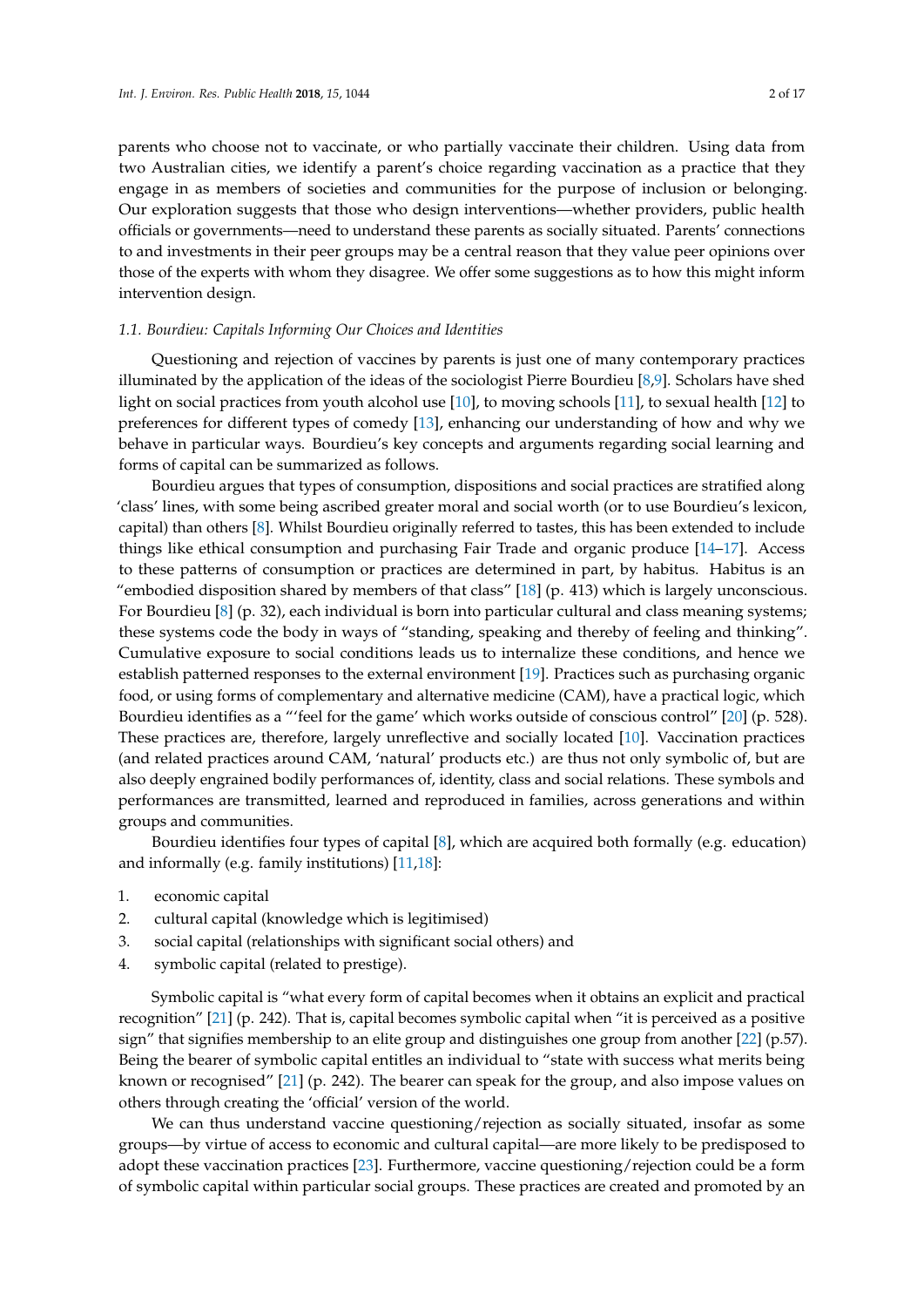internal elite within the social group, who have the power to define non-vaccination as desirable a form of distinction. They may also possess the economic capital to fund the lifestyle associated with raising children 'healthy' enough to navigate the world unvaccinated [\[24–](#page-15-12)[26\]](#page-15-13). Therefore, whilst we present data in this paper suggesting that vaccine rejection/hesitancy could be seen as a form of cultural and/or symbolic capital, we demonstrate that its central importance is as a differentiated but relational capital. It demonstrates who we are, and who we are not.

We therefore explore the evidence that values-based and ethical consumption is viewed as a desirable and/or superior practice—a practice utilized to distinguish between groups on the basis of both vaccination practice and various other practices connected to 'natural lifestyles' [\[25\]](#page-15-14). Following Bourdieu, we argue that the 'place' of vaccine rejection needs to be understood as a reified or valorized practice within some social groups, but not necessarily others [\[27\]](#page-15-15). (In fact, in other groups—such as the medical profession or mainstream society—it is more likely to be questioned and dismissed as having low symbolic capital).

#### *1.2. Vaccine Hesitancy and Rejection and Sociality*

We believe that bringing this approach of Bourdieu to vaccine rejection is a novel contribution. Several scholars have already moved past or critiqued positivist and medical model thinking about vaccine hesitancy and vaccine refusal [\[28\]](#page-15-16), recognizing the gendered and relational aspects of parents' decision-making [\[6,](#page-14-4)[26,](#page-15-13)[28\]](#page-15-16). It is well-established that the notion of 'informed choice' has now, for many, become a social expectation to question evidence and advice around parenting, including vaccination. The cultural milieu in which contemporary parenting occurs places health as a moral responsibility and expectation of the individual. The rollback of the state has 'responsibilised' individuals—constructed as rational health consumers—to be accountable for their own-wellbeing [\[29\]](#page-15-17). However, such a construction belies not only the competing exhortations to 'think for ourselves' and 'wisely follow expert advice,' but the context-specific ways in which we receive and interpret such exhortations as members of social groups [\[30\]](#page-15-18).

Streefland et al.'s [\[31\]](#page-15-19) groundbreaking anthropological work introduced the notion of 'local vaccination cultures' which root acceptance and rejection in social milieu. Leach and Fairhead [\[32\]](#page-15-20) explored the cultural grounding—both acceptance and rejection—in developed and developing world settings. Sobo [\[33\]](#page-15-21) found that vaccine refusing parents at a Steiner (Waldorf) school in California took cues from each other and performed in ways that would be socially rewarded by their peers, including eschewing vaccination. Sobo's research demonstrated how parents who enrolled their children at a Steiner school might become inducted to be vaccine refusers even if they had not questioned vaccines prior to enrolment. We suggest that this induction can be read as a desire to acquire cultural capital in a new social setting. Indeed, Sobo [\[34\]](#page-15-22) later argues for interpreting vaccine rejection as a positively framed act of opting in (socially) rather than opting out (medically). 'Fitting in' is a factor in the decision to vaccinate or not, and contrary to former reporting of guilt or shame associated with being labelled anti-vax, vaccinating may be a basis for exclusion from specific social settings. Accordingly, in this article, we demonstrate broader social experiences, as well as perceived expectations of vaccine hesitant and refusing parents, exploring how being part of communities impacts vaccination knowledge, beliefs and behaviors. We argue that vaccine rejection (alongside and often due to other linked 'natural' parenting practices) may shape and/or change parents' habitus, deriving from childhood or community settings.

We show how vaccine rejection promotes stability and inclusion for parents in some contexts, generating a sense of belonging and having the 'right' capital in specific social settings or communities. It therefore takes the form of high symbolic capital within these social groups. Vaccine rejection can also promote difficulties in other contexts, leading to self-censorship and fears of judgement, blame and disclosure. In these social contexts, non-vaccination has low symbolic capital. Whether or not vaccine rejection has symbolic capital within a particular social group will be determined by its relationship to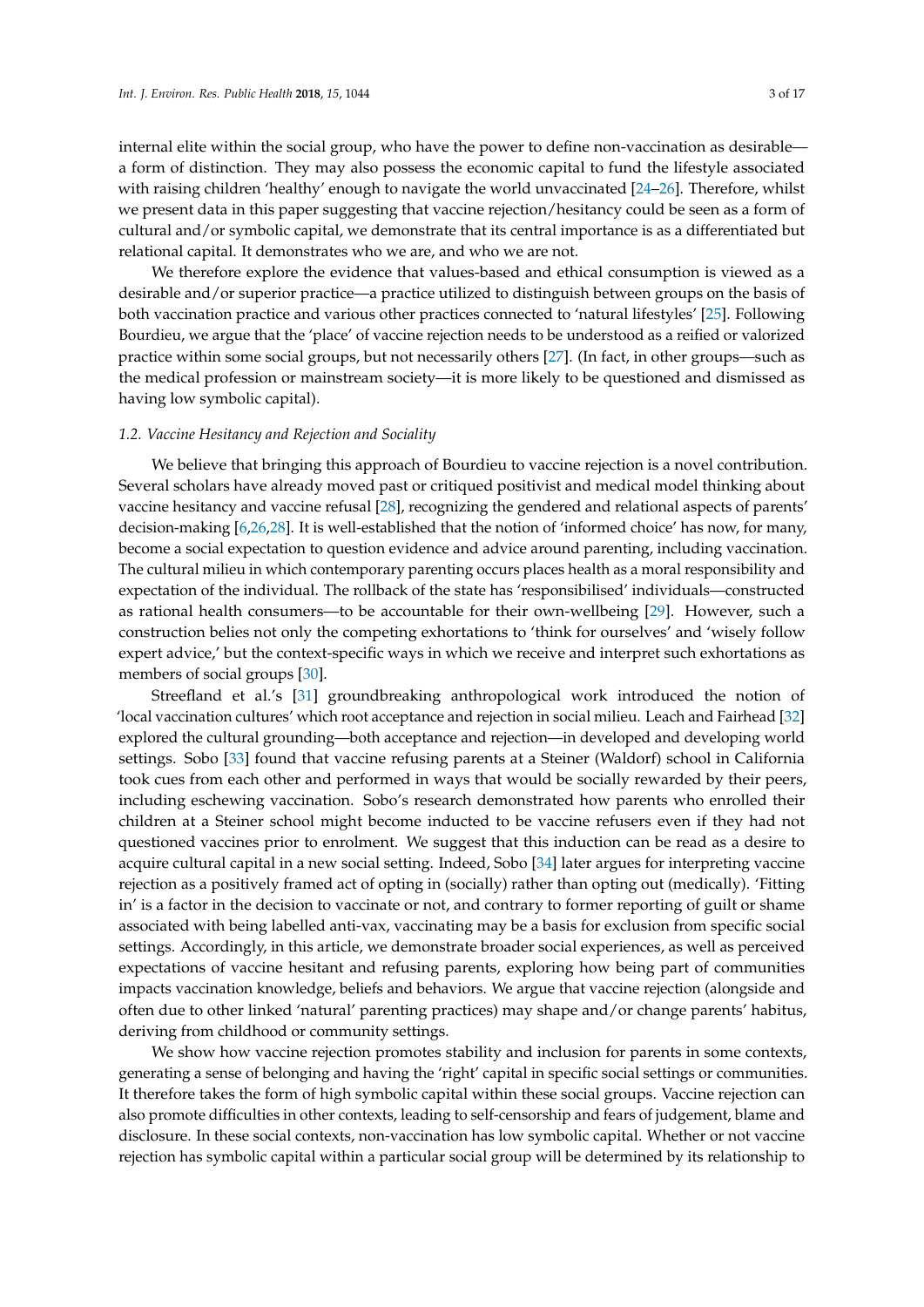other forms of cultural capital within that community, which are recognized by members as linked and meaningful. Specific 'alternative lifestyle' behaviors and consumptive patterns are central here.

Our research builds on the work of Attwell and Smith [\[35\]](#page-15-23), which advanced the idea that that there is a 'cultural style' associated with questioning or refusing vaccines. Our work also extends Dan Kahan's [\[36\]](#page-15-24) postulation that—similar to identified 'cultural cleavages' (voting patterns, gun ownership, abortion)—specific communities would hold shared characteristics within which vaccine refusal would be socially and culturally meaningful, even though he found no discernible relationship between a negative orientation towards vaccines and political outlook within a large population sample. Attwell and Smith argued that there were already recognizable characteristics of vaccine hesitant and rejecting parents evident in existing studies: use of complementary and alternative medicine, specific beliefs and desires relating to low intervention births, a reification of nature and the natural, and a set of economic and social circumstances that enabled labor intensive practices, which parents saw as conferring protection on their children. They applied social identity theory to speculate that these recognizable characteristics enabled participants to identify each other as part of a valued in-group whose beliefs and social relationships became mutually reinforcing. They suggested that one might 'discover' oneself to be a vaccine refuser on the basis of sharing other lifestyle and values attributes with co-members of the group, even if one had not held such a view prior [\[35\]](#page-15-23). We present such a case in this article. We suggest that some parents attribute high symbolic capital to particular shared practices forming the basis of parental identity, and that they recognize vaccine questioning and rejection as one of these key practices. Thus, it is not simply that vaccine skepticism is a social norm that is hegemonic in some social settings, and parents follow the norm because they follow the(ir) crowd. (After all, we are exposed to a variety of social norms as we go about our lives, and someone with a vaccine-rejecting mother or best friend might reject their perspectives in favor of a doctor's recommendation.) What we seek to explore here are the processes that encourage some parents to follow the lead of vaccine-critical peers. These processes are observable in particular lifestyle-based social groups, and they exert pressure that we can observe both when individuals ultimately choose to reject vaccines, and when they accept them despite the social cost.

#### **2. Materials and Methods**

We analyzed data from two Australian cities: Fremantle, Western Australia (WA) and Adelaide, South Australia (SA), where we interviewed parents as part of two separate research projects. Both studies sought to understand parental vaccine hesitancy using a qualitative methodology with semi-structured interviews. The Fremantle study had an additional agenda, to be elaborated subsequently, which necessitated recruiting another cohort of parents who identified as living an alternative lifestyle, had vaccinated their children, but did not feel comfortable speaking about it socially. In bringing the Fremantle and Adelaide studies together, we provide common ground in methodology and purpose, but also some useful differences in terms of parents' outlooks and experiences, as we elaborate below.

Adelaide interviews were conducted between October and December 2015 with parents in areas identified as having low immunization coverage rates [\[37\]](#page-16-0). Parents were recruited at a suburban organic community market and by snowballing and were screened to ensure that they met the study inclusion criteria of refusing or delaying recommended vaccines. Fremantle parents were interviewed between September 2013 and April 2014 from postcodes surrounding the City of Fremantle, which also had low immunization rates [\[37\]](#page-16-0). They were recruited through posters, advertisements in the local newspapers, social media and snowballing. Participants were also screened prior to interviews to ensure that they met the study inclusion criteria of identifying as living an alternative lifestyle, refusing or delaying recommended vaccines and having a child under five, but not being anti-vaccination, or fully vaccinating but remaining quiet about this in social interactions. Flinders University Social and Behavioural Research Ethics Committee and The University of Western Australia provided ethical approvals for the projects, under project number 6976 and permit RA 4/1/5890 respectively.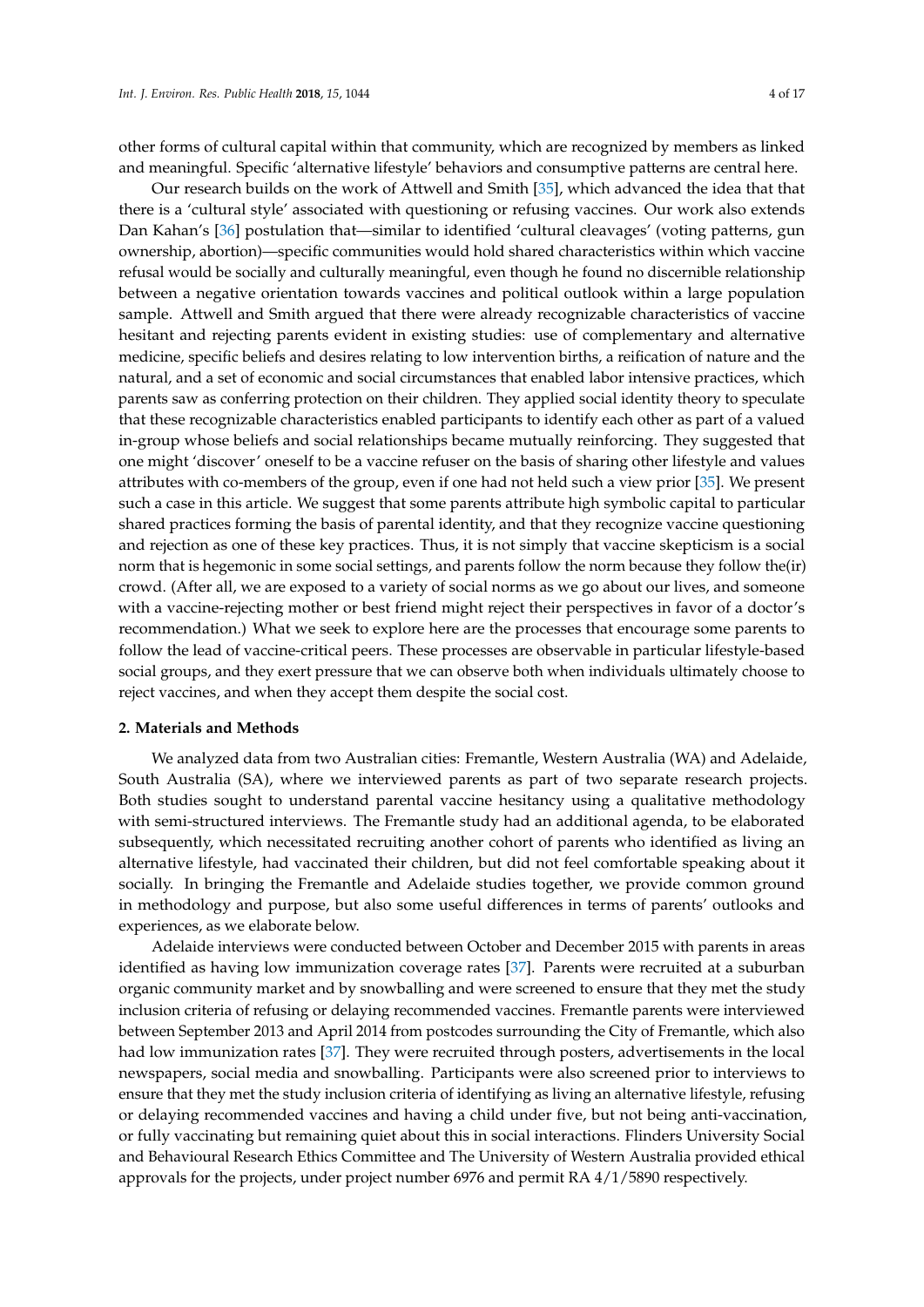In total, 32 parents were interviewed, 12 from Fremantle (interviewed by KA) and 20 from Adelaide (interviewed by PR; see acknowledgments). The majority of participants were women (*n* = 28). The age range of parents was 24–50 years, with 19 parents aged between 36 and 42. Two thirds of the parents held a university qualification. The participants included 12 parents who had never vaccinated their child(ren), 5 who had commenced vaccinating but ceased, 7 who were currently delaying or partially vaccinating, and 5 parents who had previously delayed but who were now up-to-date. Three Fremantle parents in the study had vaccinated according to the schedule and were recruited to share their experiences of being vaccinators in an alternative community; a former delayer and—to an extent—some selective vaccinators also filled this function.

Interviews were transcribed verbatim and coded and analyzed in NVivo 10 (QSR International). For the purpose of understanding the social practices shaping vaccination decision-making, we sought to determine how parents' individual interests relate to the interests of the social group, and to the strategies they reported using to accumulate capital employed by people within the group (i.e. how these interests reflect or become sources of capital). To tap the parents' social experiences and sense of identity, we triangulated the parents' explicit representations of how their vaccine decisions linked to other lifestyle practices; the framing of alternative and social practices synthesized by Attwell and Smith [\[35\]](#page-15-23)—themselves drawn from earlier influential studies, notably Rogers and Pilgrim [\[38\]](#page-16-1) and Reich [\[26,](#page-15-13)[39\]](#page-16-2); and our own lived experiences in such communities [\[40\]](#page-16-3). We therefore coded for explicit links to alternative lifestyles and philosophies, looking for noteworthy themes such use of labels like 'alternative' (and explication of what this meant), and practices like CAM use, breastfeeding, organic food and childbirth. While we had analyzed some of these data in previous papers as constituting parents' 'toolboxes' for raising unvaccinated children, here our approach was to look at how they constituted communities of practice. We also coded for the influence of family of origin and the influence of friends and social networks, the latter as they pertained both to general views on health and lifestyle and specifically to vaccine decision-making. Separately, we coded for parents describing the power and impact of their social identities and networks more broadly in their vaccination and lifestyle decisions. We had such vast amounts of data on this that we explored the specific formation and interplay of 'us' and 'Other' (insider/outsider) identities in a separate publication [\[27\]](#page-15-15). Our key purpose in this current publication is instead to analyze, using the parents' experiences, their social practices pertaining and linking to vaccination informed belonging and exclusion through the generation or destruction of symbolic capital in established networks and communities.

While both projects in this merged dataset probed for parents' social experiences as they pertained to vaccination, data from Fremantle was particularly important because of the context of the research. In addition to exploring the position of vaccine hesitant parents as a research project in its own right, the Fremantle study pre-tested and then evaluated a pro-vaccination campaign run by a community group to specifically target parents who lived an alternative lifestyle. The "I Immunise" campaign, conducted by the Immunisation Alliance of WA, was a social identity based behavior change intervention using vaccinating role models carefully selected from the Fremantle social milieu. Role models were selected on the basis of practicing recognizable behaviors that related to the social grouping: baby-wearing, home birthing, whole-food eating and cloth nappy (diaper) usage. The aim of the campaign was not only to encourage hesitant parents to feel more confident in vaccinating, but also to change community conversations by encouraging vaccinating parents in alternative communities to speak up about their vaccination status and the reasons for their decisions (for more on this, see [\[40\]](#page-16-3)). To this end, it was necessary to recruit into the study some parents who did vaccinate but felt uncomfortable speaking about it in their social networks. As noted, three such parents were recruited. In order to test the campaign concept and refine its delivery and messaging, Fremantle parents were interviewed before it ran. Some of these parents, as well as new participants, participated in the evaluation afterwards, describing its impact on their social world. Consequently, Fremantle interviews probed for the construction of identity, lifestyle, peer relationships and experiences in detail, whereas these phenomena emerged in the Adelaide data. Some Fremantle participants discussed their perceptions of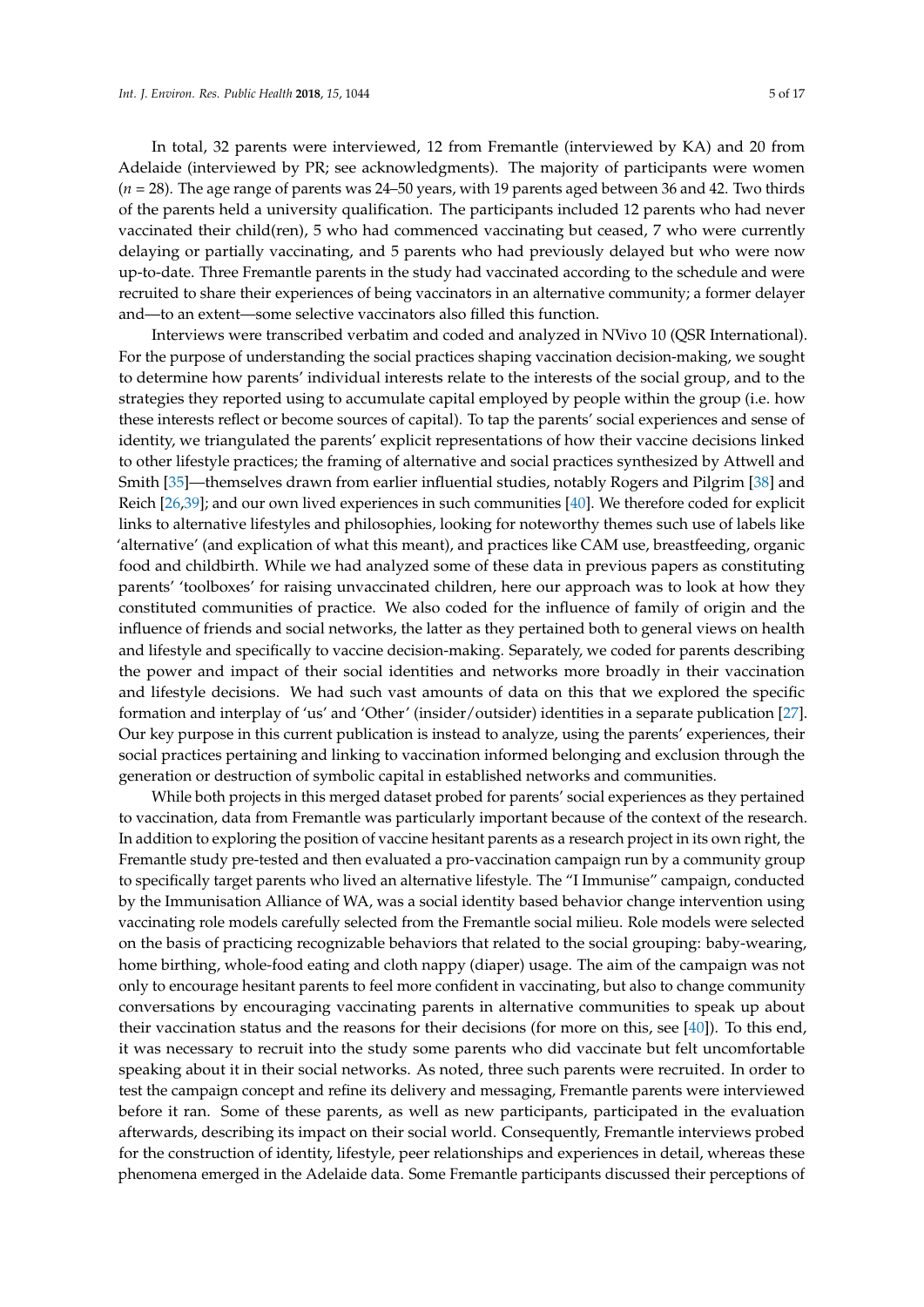the campaign as it related to their place in the community, and the impact of the campaign on their social networks after it ran. Many responses were relevant to showing how vaccine attitudes propagate through lifestyle and identity groups.

In examining the role of the social in parents' development of vaccine hesitancy or their rejection of vaccines, it is important to describe how we define and understand parents' social experiences as they pertain to vaccination. We have focused on experiences in which participants encountered negative views towards vaccination in their milieu, rather than (for example) going looking for vaccination information online. The latter could also be regarded as a social experience in that one is engaging with material written and prepared by others, but we are interested in experiences that occur through face-to-face communal interactions.

Both Fremantle and Adelaide parents' vaccine trajectories were mapped as part of the analysis—some parents had originally vaccinated but ceased, some had never vaccinated, some were now up to date with vaccination, and some had been highly hesitant but had always vaccinated. These differences were identified at the onset of analysis as important to the parents' location within social networks, and their experiences as influencers and recipients of social pressure. Regular discussions within the research team guided the coding and analysis process at all stages.

#### **3. Results and Discussion**

Participants, particularly in Adelaide, deeply invested in alternative lifestyles, which they saw as supporting the health and immunity of their children. The parents' natural births, long-term breastfeeding, gentle parenting, organic food consumption, eschewing of biomedicine and embrace of CAM were key rationales provided for their decision to reject some or all vaccines [\[25\]](#page-15-14). We have already reported how their trust in CAM and natural remedies (accompanied by a distrust of Western medicine including vaccines) had a social dimension, acquired through childhood immersion in many cases, or through trusted friends, family members and employers [\[41\]](#page-16-4). Although vaccination was constructed by participants as an individual decision, our data speak more widely to how parents were often socialized throughout childhood and further immersed during adulthood in alternative lifestyles. Their practices and dispositions formed through a continual exposure to and acceptance of a 'natural' lifestyle—this almost unconscious state of being that Bourdieu terms 'habitus' [\[9\]](#page-14-7). Hence for some participants, childhood immersion in an alternative lifestyle was a marker for their present-day habitus, what social grouping they belonged to (their social capital), their rationalized reasons for non-vaccination (cultural capital), and what 'people like them' would do with regard to vaccination and other highly valued parenting practices (symbolic capital).

Analysis of our data explains the various forms of capital used by participants in both validating their parenting practices and distinguishing themselves from others (with different parenting practices). We also show how parents, during their vaccine journey, have moved within and between different social groups and how this has affected their sense of identity and habitus. Here we draw of the work of Ingram, who provided a nuanced analysis of habitus, arguing that it is not a static 'iron cage', but rather that in certain circumstances is pulled, pushed, reshaped, sometimes causing problems for people. Ingram provided a detailed analysis of working class boys who became educated in elitist Grammar schools in Ireland [\[11\]](#page-15-1), suggesting that 'habitus' can change when people move (or are forced) between social groups. She found processes of 'destabilized habitus' (no one really knowing who you are), 'habitus tug' (people being pulled by the expectations/rationalities of people in different social groups) and 'disjunctive habitus' (when the divided habitus causes problems). In analyzing our data, we recognized the analytic validity of Ingram's taxonomy. However, we also recognized that some of our participants did not necessarily end up with a disjunctive habitus, but rather found themselves in a social group where they felt supported, validated and 'like-minded'—which we designate a new category called 'accepted habitus'.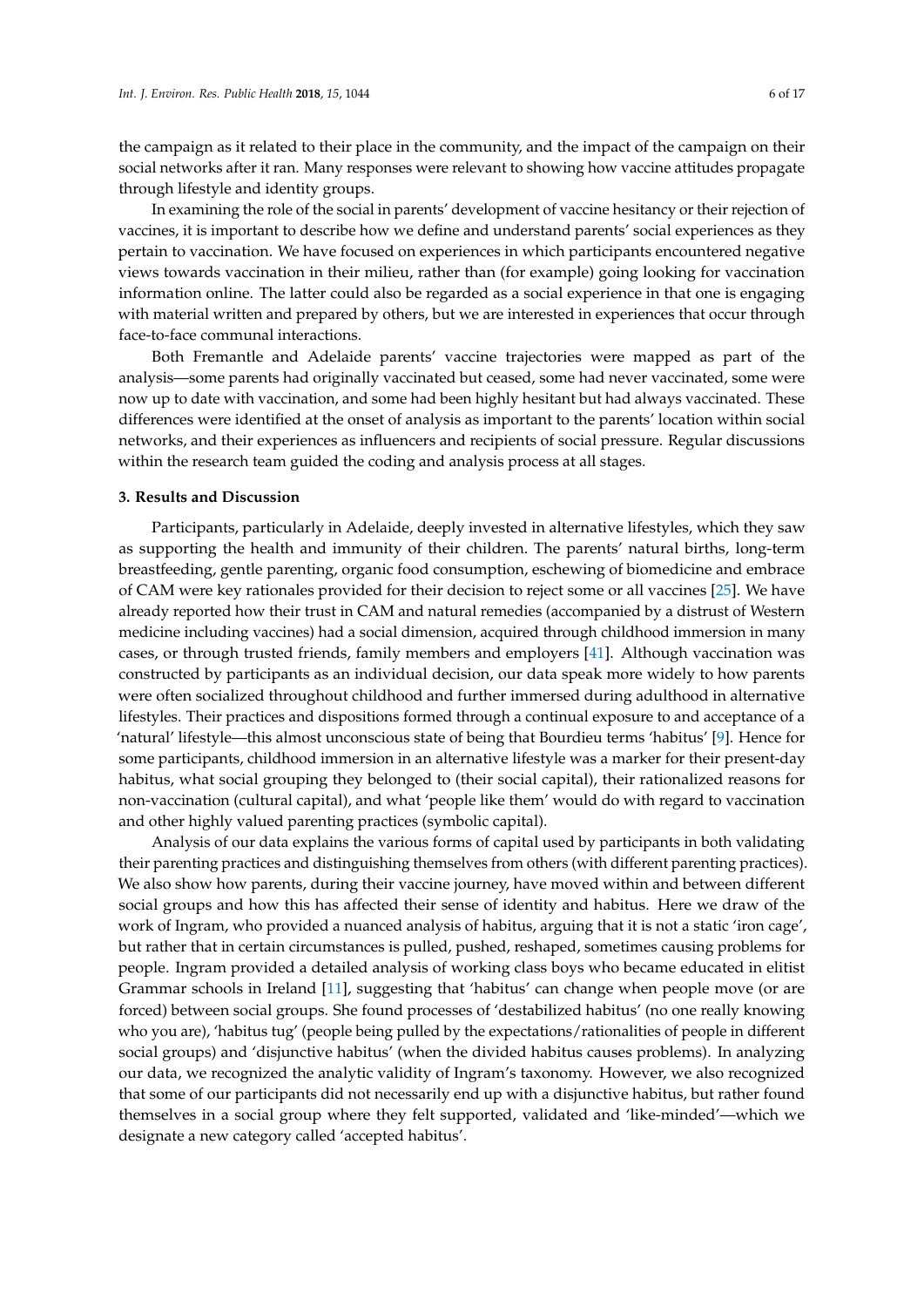#### *3.1. Destabilized Habitus*

Almost all parents had experienced a shift in parenting practices, dispositions and worldviews, often as a result of pregnancy and childbirth, but sometimes due to an illness of their child or perceived reaction to vaccinations. This shift started with a questioning of their current parenting practices (which were similar to other parents in their social group at the time) and a quest for new practices, which were more similar to those in a different social group. This process may be understood in terms of a destabilization of habitus—an initial questioning of why they did the things they did, followed by a search for new and improved ways of doing things. We consider this to be a 'habitus tug' from a different social group—one which included practices internally afforded high symbolic capital, such as more natural, ethical, environmentally friendly and less 'clinical' practices.

For some participants, pregnancy and birth experiences were a pivotal point that made them question their previous/current practices and consider new/alternative ones. These experiences moved them from a 'mainstream' to an 'alternative/natural' social group, which included vaccine questioning. This new social group provided the social and cultural capital for some parents to feel part of what Beegan and colleagues call an "imagined community of like-minded others" leading to a sense of being part of a moral collective [\[42\]](#page-16-5) (p. 766). Some participants did not necessarily have the 'natural' or 'alternative' habitus—they described themselves as mainstream prior to pregnancy—but various experiences jostled them and made them consider alternative pathways.

For some parents, questioning or rejecting vaccines was itself the marker of high symbolic capital which facilitated them becoming part of the 'alternative' social group—a marker of distinction. Kavita, after initially complying with biomedicine via her private obstetrician, "started aligning [herself] with other mums who were saying, 'Oh yeah, my baby gets sick after every vaccination too' and then people saying 'Actually my baby's had some fairly severe reactions to immunization.'"

Kavita's destabilized habitus and habitus tug from and entry into a "resistant epistemic community" [\[30\]](#page-15-18) coincided with her son being an undiagnosed celiac, and her development of distrust when her child health nurse suggested to a group of mothers that infant formula might help their babies sleep better—a practice Kavita afforded low symbolic capital. Kavita ultimately went on to become an important actor within her (new) social group:

"I think it's sort of a journey that you start on, and you think, 'Okay, what do I want my child to eat? Yes, I want him to eat organically.' You do a bit of research, and you say, 'Yeah, it does seem that it is a better way to go and, hey, the food tastes better as well.' And you sort of start an organic market because you think that seems like a nice hobby to get involved in. Then it becomes a fulltime job and you have to call it business after three and a half years . . . "

On this basis, we suggest that parents may come to know themselves as members of social groups through practices afforded high cultural capital that they share with other members, and 'discover' vaccine rejection as a form of high symbolic capital this way. However, attitudes towards and experiences with vaccination may also themselves be the lifestyle attributes that introduce parents to their social grouping. In this way, the 'vaccination decision' can be either the start or end point in the journey, but is nevertheless a marker of distinction between groups. In Kavita's case, organic food was a clear reason for her destabilized habitus, and she became part of a social group including parents who shared her growing suspicions regarding the impact vaccines were having on her child. On her movement between social groups, she then came to adopt other markers of identity and behavior a new habitus and 'doxa'—Bourdieu's notion of an unconscious, unquestioning common sense.

The story of Anna, below, reveals that one may not 'know' oneself as a member of a social group until connected by specific and recognizable practices afforded high cultural capital. For Anna, this was a commitment to a natural lifestyle as a form of symbolic capital, which she then discovered (i.e. she was previously unaware) that she shared with vaccine refusers. This rather unconscious and non-planned alignment with vaccine rejection connects to the principle of habitus in Bourdieu's work, and Anna's story outlines the relatively unreflexive process of destabilized habitus to habitus tug.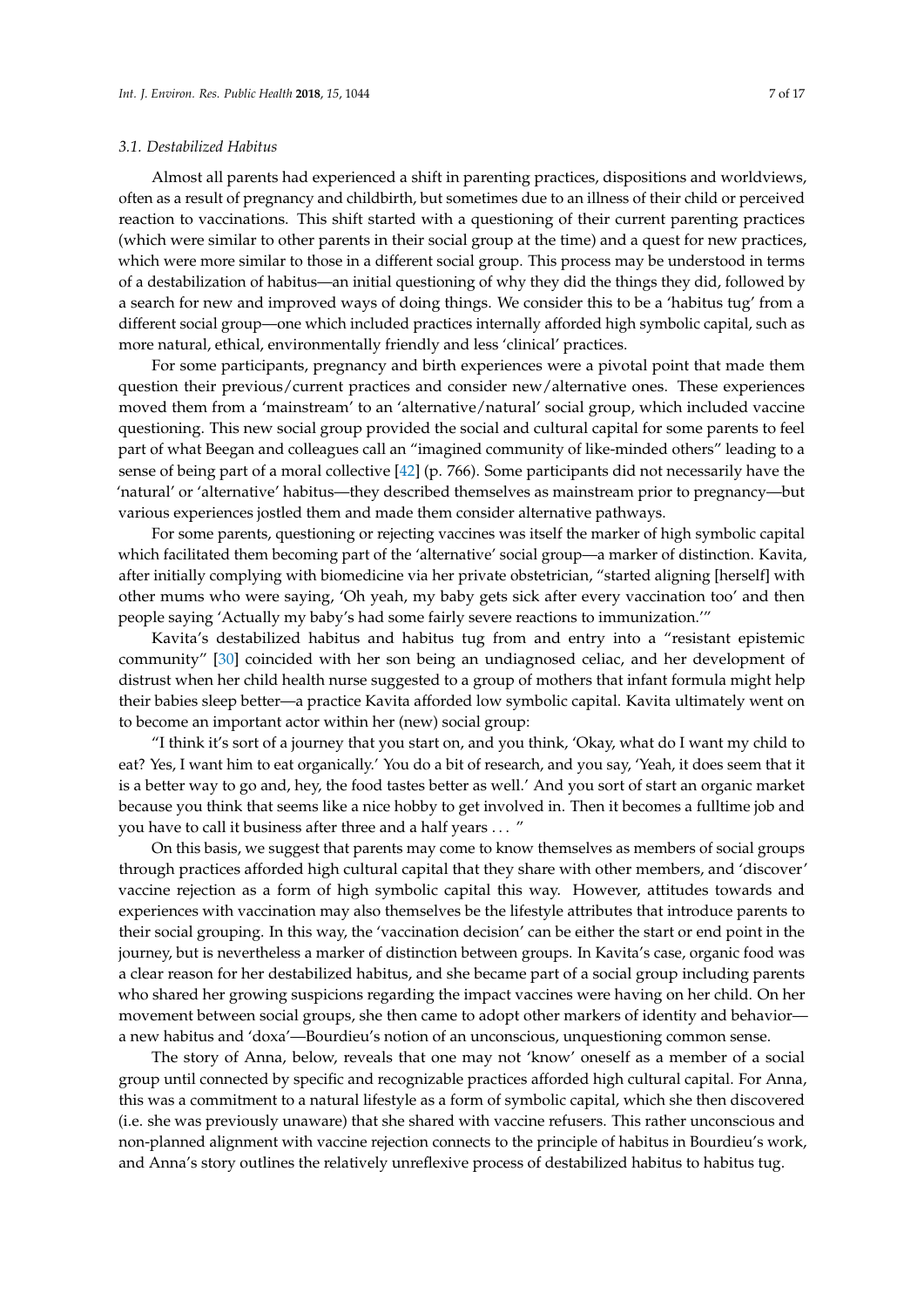" . . . I must have come across something that made me aware that there is a choice [to reject vaccines] and that some people do make the choice, and that intrigued me. Why would they do that? Then I was noticing more and more that those that did not vaccinate were more along the lines of, you know, a more natural approach."

Since Anna identified herself with the social group (natural approach) of vaccine rejecters, this was the catalyst for her beginning to read and investigate, a path that would ultimately lead to vaccine refusal. She observed what people 'like her' were doing and followed their lead—she regarded these practices as having high symbolic capital. This encapsulates the 'habitus tug' [\[11\]](#page-15-1), a move from not knowing who she was—a destabilized habitus or a kind of liminal state—to a move away from her previous social group, once she recognized her new forms of symbolic capital. She identified with high symbolic capital (natural parenting styles) within a different social group to her own (destabilization), which led her to search for and undertake practices with high cultural capital within the new social group, enhancing the bonding via social capital within the new social group.

Meanwhile, for Sonya, a vaccine delayer who had her two sons in Santa Cruz, California, her social group was a geographical given.

"Santa Cruz is very much a hippie area. You're either a redneck, a feminist, a lesbian or a high-tech person. So very much I was indoctrinated into the hippie ways when my kids were born, so going to parent groups and whatever. There were lots of people wearing flowing Indian gowns and... I did prenatal yoga and stuff. I was exposed to all that stuff right from the very beginning and there's no other way to be in Santa Cruz because that's just how Santa Cruz is; it's that kind of place."

At another point in the interview, Sonya declared, "I tell you what, if you tried to bottle feed in public in Santa Cruz you would get the filthiest looks on the planet", elucidating the problematic nature certain practices accrue within 'different' social groups—blame, stigma and what Bourdieu calls 'symbolic violence'. Sonya described this as part of the background as to why she had delayed vaccinations for her two sons. For her, the relationship between the social identity of those around her and her own vaccination practices was self-evident—'the rules of the game'. She had done what people like her in her community did, pursuing practices with high cultural capital to accrue more social capital in a stable social group.

#### *3.2. Habitus Tug*

Another example of 'habitus tug' was described by Pippa in Adelaide, who started vaccinating according to the schedule but then became a selective vaccinator. Pippa attributed this to a shift in her approach to the birthing model between her two children.

"[I]n the intervening time, between [first child]'s birth and my second pregnancy, I had begun to question a lot more the medical model about how we approach pregnancy and birth. That sort of flowed out fairly naturally then into other mainstream medical decision making. . . . [B]y the time I was pregnant for the second time . . . I chose to have a home birth, and that led me to sort of question a lot of the standard antenatal care. That led me to question a lot of aspects of standard medical ways of handling birth, obviously choosing to home birth, and then also I had a lot of questioning then about our approach to health care, I suppose, for children, after..."

The questioning by Pippa reveals the marker between the two social groups—leaving one and entering another [\[11\]](#page-15-1). As Pippa continued, the social aspect of this questioning became clearer:

 $\ldots$  I joined up with a couple of consumer groups around maternity care and I met midwives, I met women who'd home birthed and that really helped—and I read a lot of research papers about the safety of home birth so that helped me to feel that I could make an informed decision. . . . Just because I'm pregnant, it doesn't have to mean that I have the glucose tolerance test, you know, there are other ways I can sort of measure my—what's happening with me in the pregnancy. I don't necessarily have to have the GBS [Group B streptococcus] swab, there are other things that we can do, or I can sort of weigh up the risks. So that's what led me then when I had [younger child] to think maybe I want to reconsider the vaccine stuff."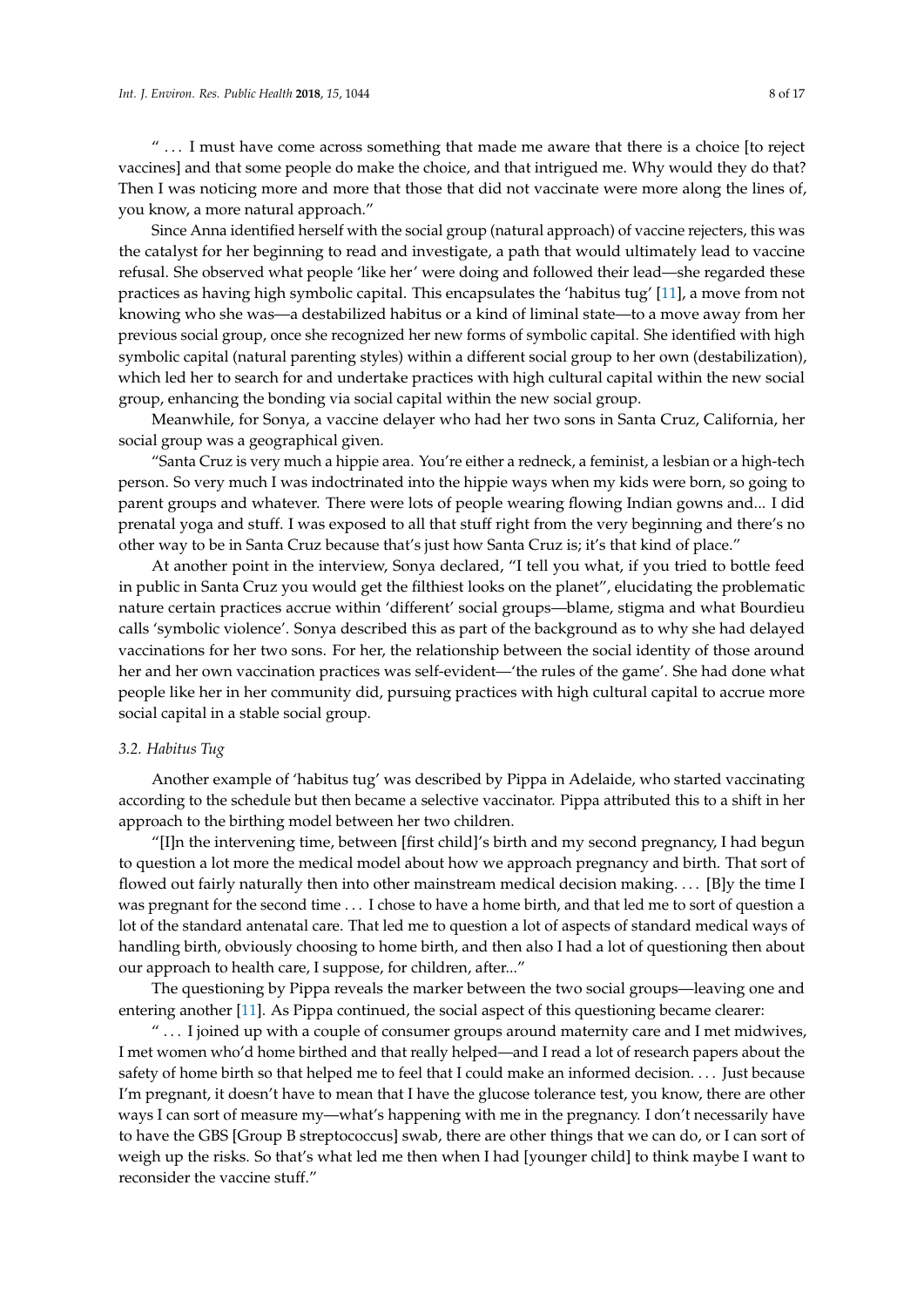A shift from mainstream to alternative via birth practices can also be traced in Betina, who fully vaccinated her first daughter, born in the private obstetric system. Betina went on to delay vaccines for her second daughter, who was born in a group midwifery practice setting. Betina described how, in what we identify as a new social group, there was far more openness about critiquing and questioning medical interventions like the administration of antibiotics to birthing mothers who had previously tested positive for Strep B. These mothers' critique or rejection of standard biomedical care (starting from decisions to homebirth or birth in midwife-led settings) demonstrates the relationship between low-intervention birth choices and vaccine hesitancy or rejection found by other scholars [\[43\]](#page-16-6), a relationship that also extends to rejecting other biomedical interventions such as the Vitamin K injection [\[44\]](#page-16-7).

While in these cases the mothers presented a trajectory, or habitus tug, in their thinking as they became socialized into different relationships to biomedicine and birth, Ariana, a vaccinating Fremantle doula, suggested that a questioning, critical approach to life would—by default—inform birthing decisions. "If you're an alternative person, and you want to know what your best choices are, going to the mainstream pregnancy and birth system are not the best outcome, in my opinion." She believed that was a factor in her own questioning of vaccines, and her framing is noteworthy. It suggests that knowing oneself via habitus to be an 'alternative person' means knowing how alternative people behave (akin to doxa), with questioning the medical establishment's approach to birth part of that behavior, and questioning vaccines the logical next step. The practices around questioning/science and making 'alternative' choices to the mainstream articulate forms of cultural capital that are held in high esteem within this social group. These practices highlight that a person has 'done their research' and made what, to them, is the appropriate choice around vaccination. Questioning vaccination thus has high symbolic capital in this social group, and becomes a marker of distinction from vaccinating parents.

#### *3.3. Disjunctive Habitus*

Not all parents who found themselves participating in social groups via other high capital practices expected or were comfortable with the idea of rejecting vaccines, as Fremantle participant Marianne revealed. Her 'habitus tug' was home birth, but she found vaccine rejection to be a jarring fit within the social network she entered—a form of 'disjunctive habitus'.

"It surprised me, when my husband and I decided to have our child at home and started exploring attitudes around parenting and pregnancy and health, and that sort of stuff . . . that people were anti-vaccination .... That really came out of left field. I guess I had perceived [that] it was something that was more associated with, perhaps, poorly educated people, rather than the highly educated people that were certainly engaged and around us with the home birthing practices."

Marianne found herself with a foot in two social groups, but not fully comfortable in either. Her home-birthing experience left her slightly at odds with the 'mainstream' social group, but she was not prepared to adhere to the non-vaccination practices in the alternative social group. In many ways, Marianne displays a kind of 'between and betwixt' position of not really fitting in (destabilized habitus), but it also caused problems for her (disjunctive habitus) [\[11\]](#page-15-1). This fits with Bourdieu's construction of social fields, which involve class-based tensions between social groups who co-exist in geographical or social spaces. Although our 'natural' and 'alternative' social groups do not fit the classical taxonomy of 'class', they certainly exhibit patterns of distinction which define them/us and have the power (symbolic violence) to impact negatively on the bearer of low symbolic capital (or positively for high symbolic capital).

Fremantle participant Casey, raised unvaccinated and hence having a habitus primed to be hesitant about vaccines, described a short delay in her child's twelve-month vaccines not for reasons of fear, but because her mother was assisting with childcare so that Casey could work part-time. "I put it off for, like, a couple months, and made sure he was well settled before I did that one. He was staying with my mum. And I didn't want him to get really sick with my mum, who would, like, judge me."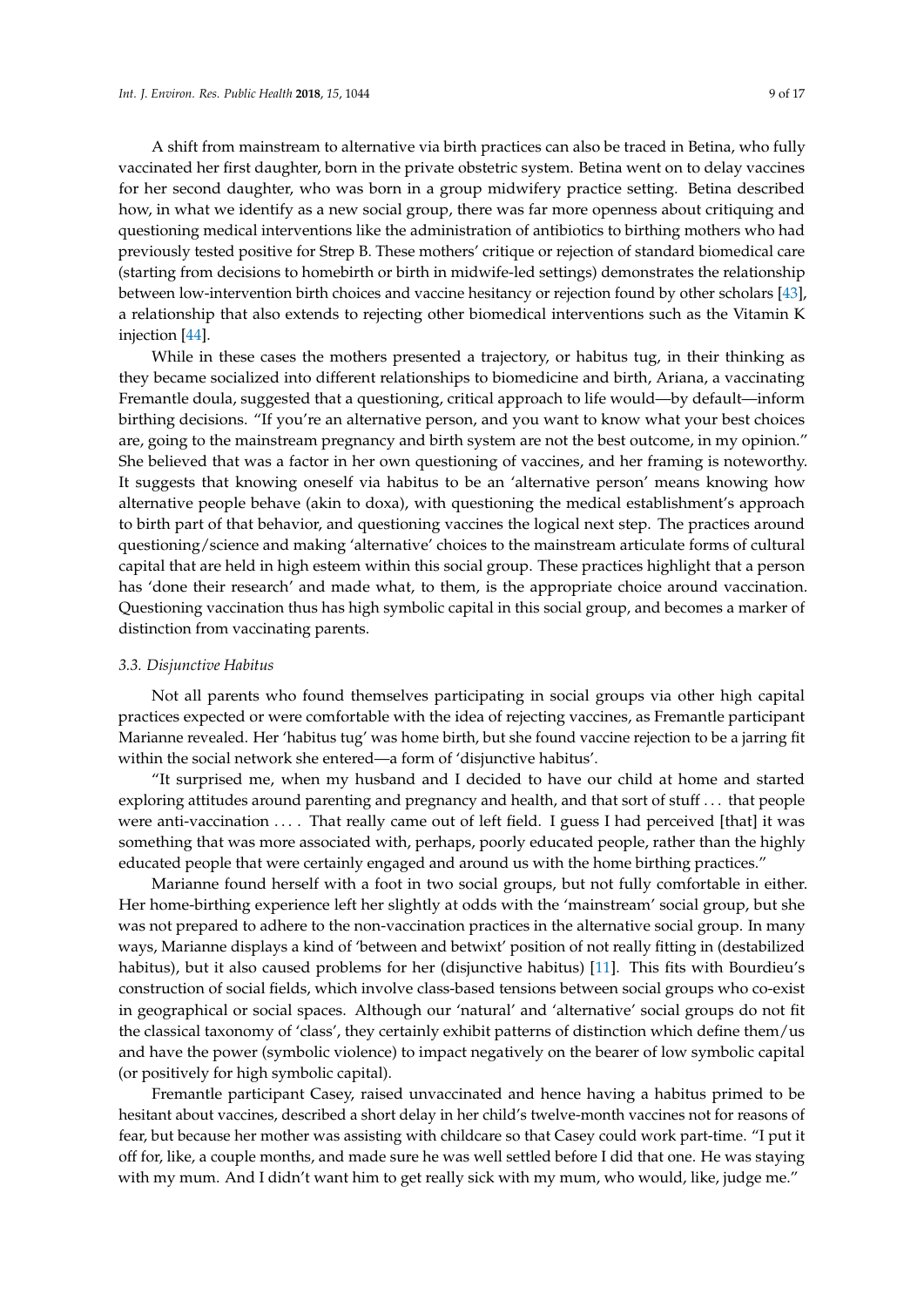This quote clearly reveals the difficulties associated with making vaccinating decisions in social fields that are not homogenous around non-vaccination, an example of 'disjunctive habitus' [\[11\]](#page-15-1). Casey's mum was part of a social group in which vaccination has low symbolic capital, thereby influencing Casey to delay vaccinating through fear of judgement, or as Bourdieu called it, 'distinction' between one group and another.

Similarly, accounts of some of our other participants demonstrate an inherently social and socialized journey to vaccine decision-making, often culminating in refusal. Movement from one social group into another (for whatever reason) necessarily involves questioning past, current and future practices, potentially leading to 'habitus tug' if new practices and dispositions are adopted and old ones eschewed. For Charlotte in Adelaide, her induction into vaccine questioning came in pregnancy through her exposure to a group called Future Families in Adelaide.

 $\degree$  ... It was a not for profit organization run by volunteers and  $\degree$ ... it was a bit like a market for finding out different things about alternative ways to bring up children . . . . VISA [Vaccination Information Serving Australia—an anti-vaccine organization] were there . . . There was information about modern cloth nappies, information about different types of foods and all that sort of stuff. That's ultimately also where I found out about Steiner education . . . . So we found out about the other side to vaccination there, and the more I heard, the more I kind of went, 'Well, I don't really know if I want to vaccinate my children'."

Steiner education—the method that Charlotte chose after her exposure to Future Families, was also the school of choice for non-vaccinating Fremantle participant Angela's children. Angela continued to question whether she had made the right decision with regard to vaccination. In terms of how she navigated these uncertainties socially, she characterized her experience as such:

"We've been doing Steiner, and then homeschooling and [alternative regional community], and then Steiner again. They are alternative communities. So I don't speak up [about my doubts over not vaccinating] because there is almost no function to it. If you don't immunize your child in this sort of thing, you're a good parent. They're [the people in in those communities] probably clearer than I am about why it's better not to immunize your child."

Angela exhibits a disjunctive habitus, whereby she sits between two social groups within the social field, although feels unable to speak up against the 'alternative' social group due to its power to make her feel like a bad parent. She still questions her vaccination decisions, linking to a different social group where vaccination holds high symbolic capital, but also engages with the social group in which non-vaccination holds high symbolic capital. Her involvement in both groups within the social field creates difficulties for Angela, due to their almost polar opposite definitions of practices imbued with high symbolic capital.

The decision to proceed with vaccination was no easier for Fremantle parent Jennifer, who described a high level of anxiety and continued self-doubt, which was a product of a disjunctive habitus. "A lot of my friends that I spend time with don't immunize their kids, and I just worry that maybe I am doing the wrong thing (by immunizing them)." Jennifer also struggled with social engagement on the issue.

"This is one topic where I feel it's really hard to get a grasp on what the facts really are, and so I tend to avoid arguments with people because quite a few of my friends are really strongly anti-vaccine. And they will say their opinions to me, and I find it really hard to defend myself. Because what they are saying makes sense when they are saying it, and I'm like, 'Well, I think you're wrong,' but I can't prove that they are wrong. So it definitely causes conflict, but it hasn't cost me any friendships. We just agree to disagree."

Tabitha, who followed a delayed schedule for her children, reflected on her own lack of desire to speak up about vaccinating within one of the social groups she engaged with, as a result of the difficulty in 'going against' the practices with high symbolic capital such as non-vaccination. She suggested that a "really strange outcome" of the "whooping cough epidemic in Fremantle" was that she felt more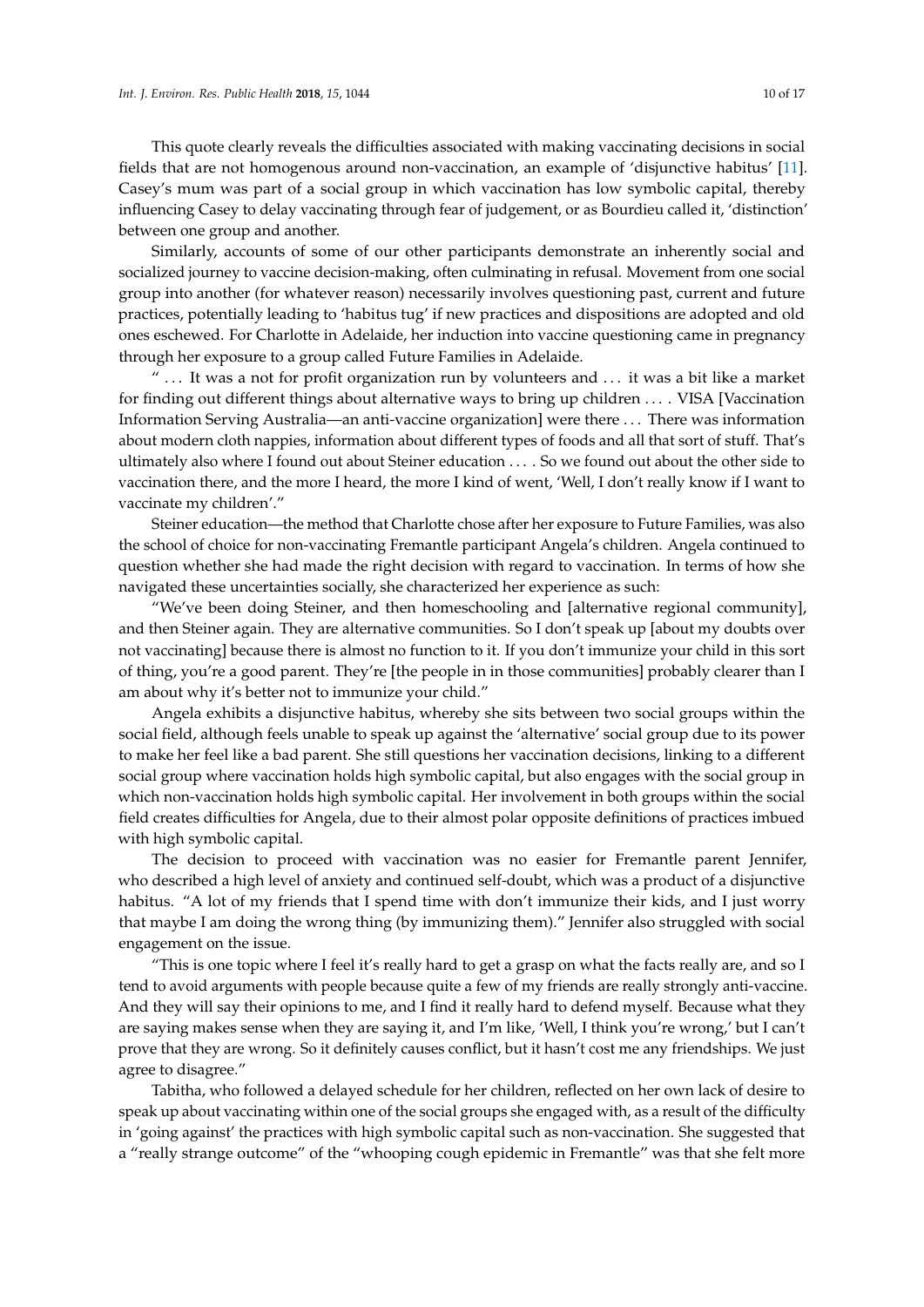comfortable sharing her status as a (partial) vaccinator. "I live in the crux of where the situation is happening. The actual disease itself makes me more confident to say that in an alternative community."

Fremantle selective vaccinator Amanda seconded the sentiment that it was not easy to be a vaccinator in the Fremantle alternative parenting community. "It is definitely uncomfortable in a lot of the community situations to say that you have vaccinated."

Confident vaccinator Marianne concurred, explaining that she had experienced a lot of heated debate and discussion and almost ostracism about, "Why would you do that? Why would you feed your child toxins?" and, "They won't get sick, those diseases are all but eradicated." She stated: "I guess I didn't talk about it very much. I was silent about what we did. I just went and did it. And I guess that felt . . . not dirty or wrong . . . but almost a bit of cloak and dagger, rather than going. This is just a normal thing we do, is immunize our kids."

Fremantle parent Amanda spoke most poignantly about social influences and social pressures when it came to vaccination. Amanda was a young mother who had found herself pregnant, made redundant and living in a new town in a short space of time. Amanda had accepted all vaccines for her son except varicella, feeling that she would prefer him to acquire the immunity for that disease via infection. She had come to question vaccines—and to reject this particular one—after seeing friends post articles on social media. "I never really had concerns before that . . . [I]t's more about the people in my community presenting information than I sought it out." This represents a kind of passive destabilized habitus, moving into a habitus tug.

Amanda reflected upon the people in her social field who were rejecting vaccines and how this provided an accepting environment for discussion about the various reasons behind their decisions.

"I think most of the people are pretty intelligent, pretty educated, internally motivated people. . . . I suppose, being alternative, you have said that you're making your own path, that you are not following the people. And while I do think that perhaps there is some sort of alternative conspicuous consumption—that there might be a little bit of skewing of direction— . . . I still feel [alternative] people are quite independent, and more so than the general population . . . And . . . they all have their own very individual reasons for not vaccinating. Like, there was one particular issue that got them. Like, you get a gazillion reasons on Internet why you shouldn't, but there has never been, like, the whole room doesn't immunize for the same reason. This is why it's so hard to talk about. You can get into these arguments about "that is not a real reason to vaccinate," and they're saying, "Yeah, I'm open my kids to catching the disease, and that is how it should be," "because it's a myth and it's just hygiene that got rid of these diseases," it's an absolute minefield to talk about . . . "

The previous quote suggests the difficulties incurred in raising questions about vaccine acceptance when non-vaccination is imbued with high symbolic capital by one social group. When Amanda began to use her Facebook page to share and engage with the "I Immunise" campaign in Western Australia, which was ultimately trying to improve childhood vaccination rates, she revealed that she "lost friends".

" . . . I brought up the moral issue of vaccinating and protecting the vulnerable members of the community, and people really didn't like that. And that seemed to be a flashpoint for them, a cognitive dissonance . . . . I was [troubled by it] at the time, but now I feel like I've made different friends that are a bit more . . . critical thinking, and who understand that a bit more, but still share my parenting philosophies, mostly. . . . "

These findings echo those of the parents in Sobo's Steiner school study who went against the local social norm and vaccinated. In that study, parents reported not speaking up about vaccinating because they did not want to reveal themselves as not following the predominant culture and ethos of the school. Sobo comments, "paradoxically, keeping mainstream behaviors secret supported belief in their rarity" [\[33\]](#page-15-21) (p. 12). This supports the 'power' of practices held with high symbolic capital, and how symbolic violence may be used to castigate and censor parents who, for whatever reason, do not conform to such practices.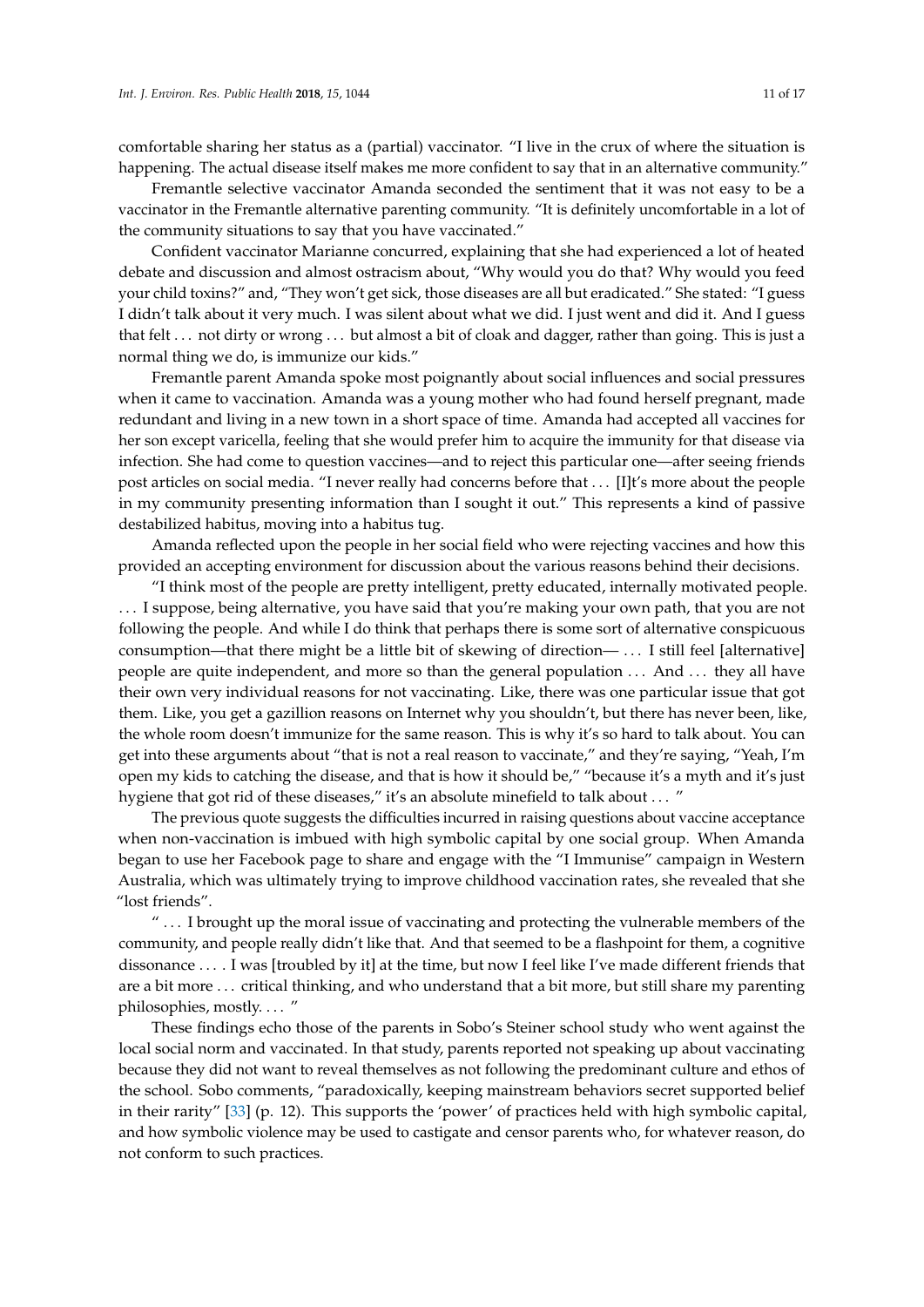#### *3.4. Habitus Acceptance*

The previous section highlighted the movement between social groups, and some of the difficulties incurred by parents during this move. However, for our participants in Adelaide, the social experiences were far more positive. Here, the data collection began at an organic market, which we can recognize as a key social group informing the parents' identities and relationships. Research on farmers' markets argues that they are constituted by "local, moral, ethical and environmental discourses," with attendance connoting the consumer as a member of a network with shared moral values around "locality, artisan production techniques . . . and socio-environmental sustainability" [\[45\]](#page-16-8) (p. 417). As such, farmers' markets are premised on a "shared collective identity and lifestyle" [\[45\]](#page-16-8) (p. 423), which was certainly the case for the Adelaide participants.

For those who had made the decision not to vaccinate, then, their social groups proved to be stalwart supports. These social groups provided information regarding which health professionals would sign Conscientious Objector forms so that the parents could still access government benefits despite not vaccinating. They also allowed parents to rest assured that their children's non-vaccinated status would not be an issue at their Montessori or Steiner schools. Natalie presented the large number of vaccine refusers at her child's school as following a 'common sense' form of child health promotion:

"He's at Montessori, which is not as left field as Steiner, but not as right field as normal, I guess. Yeah, so that was all fine, you know. If everyone's got the exemption form, no-one bats an eye . . . It's a really good school as far as healthy eating and that sort of thing, so I know the parents are aware of common sense things to keep their kids healthy".

Supportive social groups also meant that one could be basically secure in knowing that one's beliefs were accepted, as outlined by Kavita, "I guess I'm surrounded by a cohort of people now who are very similar, so I guess we support each other in that way". This support was important, because, as Charlotte noted: "That's not to say it has been easy, because you come up against a lot of people that do vaccinate. I mean in this community a lot of people don't, but there's still people that do."

Once the parents came together in their social group of natural minded or questioning parents, critical of biomedicine and other 'mainstream' conventions, they were able to describe in meaningful and lucid ways the power of these social networks in their identification and decision-making with regard to vaccination, and also their ability to talk about vaccination within their social networks. The kind of lifestyle packaging of various forms of cultural capital that Charlotte experienced through Future Families was offered as an explanation by other participants as to how they saw themselves becoming part of a social collective. "Likeminded people will always come together," professed non-vaccinating father Evan in Adelaide, another way of referring to bonding social capital, whereby habitus is not questioned or tugged, but accepted and valorized. Kavita described with acuity the high cultural capital practices she observed at the organic market:

"When I think about the organic market—and I've said it time and time again—they are baby wearing, breastfeeding, home schooling, non-vaxing ... mummas who eat organic food . . . It generally is the mums . . . They are the primary carer, they are the ones making the decisions most of the time. They are aligning themselves with that similar philosophy of, 'Let's grow our own food. Let's breastfeed baby until they want to be breastfed. Let's introduce a different type of food, not necessarily rice cereal and other grains. Let's introduce other types of food. Let's not introduce sweet potato as their first vegetable because it's sweet. Let's not give them that sweet tooth,' kind of idea. They're a group of women—and I say 'women' because they're generally women at the market—who are making similar decisions. But if you were a mum who was in a different group, who were all vaccinating, formula feeding—and there's no judgment [by me] aligned with this either—rice cereal giving at three months of age, etcetera, etcetera, then you would be supported by that similar group. But if you were the one mum in there doing the complete opposite, I reckon you'd be hightailing it out of that group and finding the group that aligns with you. Then we find these different groups of, generally, mums."

Kavita suggests that the practices and dispositions and hence habitus (high forms of symbolic capital) are clear to all—criteria for membership of the social group, and markers of distinction from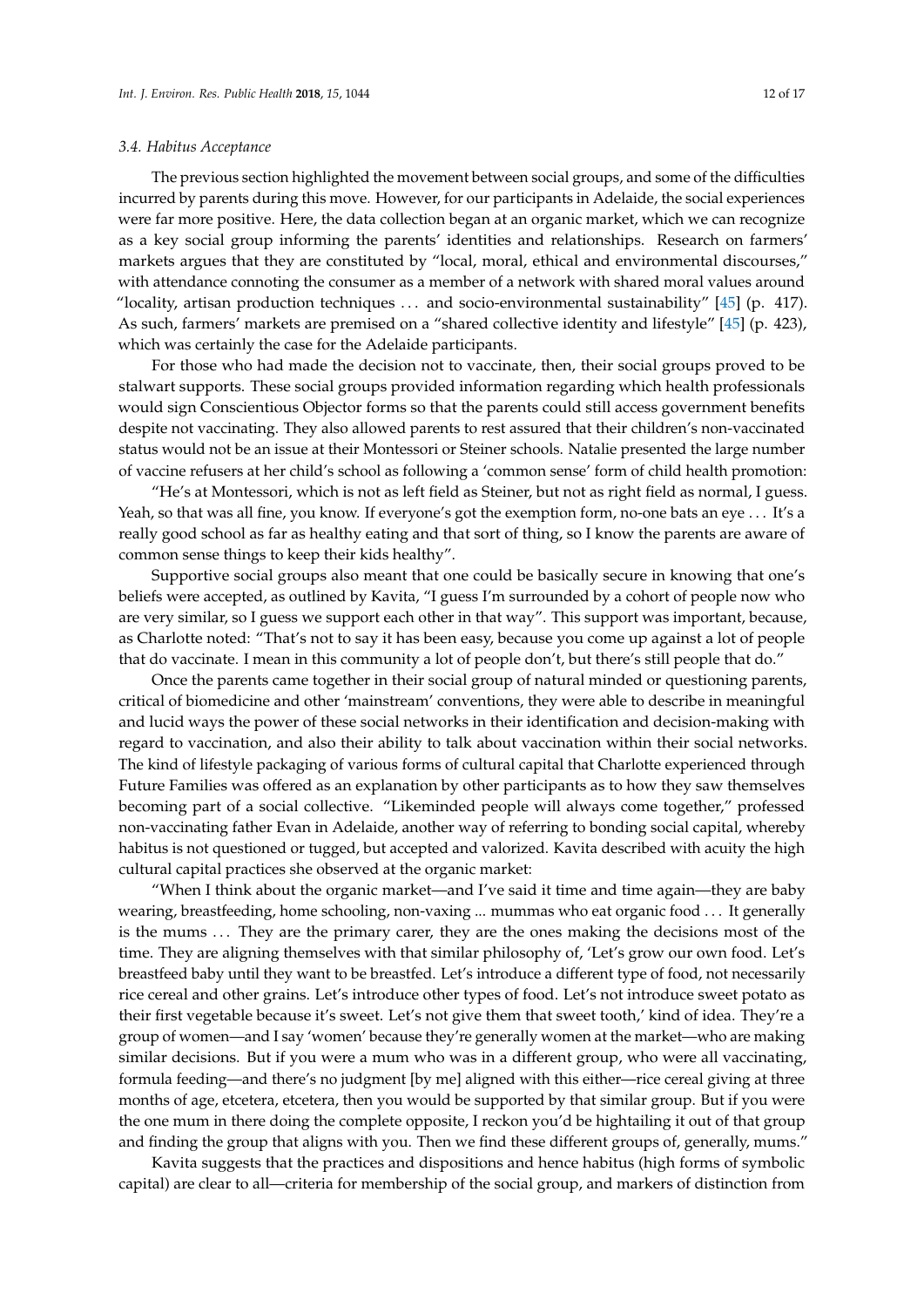other social groups. Her narrative also emphasizes the homophily of the social field. When it comes to cultural practices that signify natural, health conscious parenting, everybody appears to be doing the same thing—that's how you know whether you are doing the 'right' thing, and how you know whether you belong (or whether you should find a new social group instead). Hence parents gravitate towards each other as a form of bonding capital when they recognize a fellow member by their lifestyle markers. Cultural capital creates the centrifugal force for enhanced social capital and vice versa—social symbiosis.

Some open questions that invite further research relate to the role of opinion leaders and charismatic individuals in setting and reinforcing the practices afforded high cultural capital within social groups. While our data present groups that individuals align with or—as Kavita describes—exit, it is more difficult to discern the role that particular individuals play in distinction making and enforcement according to symbolic capital. It is hard to pinpoint the role and power of individuals. Firstly, group dynamics rarely hinge on just one player. Secondly, vaccine rejecting parents place a high premium on critical thinking and personal decision-making, as we have documented with regard to this specific cohort [\[27\]](#page-15-15) and others have documented elsewhere [\[46\]](#page-16-9). We think that this means parents are unlikely to disclose influence by or 'followership' of others, since this would imply that they were not thinking for themselves. Nevertheless, we envisage that parents who display proficiency in practices with high cultural capital may acquire the prestige and perceived expertise to opine and set agendas regarding other practices, such as vaccination.

#### *3.5. Implications for Interventions*

One key implication of our research for intervention design emerges when we bring into the frame the theorization offered by philosopher and ethicist Mark Navin [\[30\]](#page-15-18). Navin suggests that all of us belong to epistemic communities, in which our general human tendencies to think and reason in particular ways (e.g. cognitive biases) play out in specific contexts, as shaped by those around us and the information-processing norms of those communities. He claims that as vaccine denialist epistemic communities form—such as the ones analyzed in this study—they develop and demonstrate particular epistemic vices. Most significantly, they function as supportive spaces, especially for people experiencing what we characterize as 'habitus acceptance' (unlike the adversarial culture of scientific epistemic communities). In this context, alternative forms of reasoning are not aired, nor existing forms challenged (unless those within are experiencing 'disjunctive habitus'). These supportive communication practices do not challenge the 'gut' style instinctive responses to information that we all engage in, and which we usually then overlay with more sophisticated forms of reasoning that nevertheless prop up what we already 'felt'. All this means that the reasoning processes of parents in vaccine rejecting epistemic communities are likely to be oriented towards maintaining beliefs that vaccines are dangerous or unnecessary. Our research thus invites consideration of how parents' reasoning with regard to vaccines is informed by not only the *identity* of the social group and its associated capitals, but also its *practices* with regard to assessing and integrating information. Parents who want to fit in—or find that they already do—thus become part of the flawed epistemic practices of the group. On this basis, the maintenance of hegemonic anti-vaccine sentiments should not surprise us.

What does this mean for interventions seeking to change how such parents feel about vaccines? Challenging how information flows through groups such as those analyzed in this article may involve intervening in the very dynamics of groups of individuals who are finding their way as parents, seeking to behave appropriately, and make friends. We should recognize that dissent within such a context—doing something different and particularly *saying* something different that makes the 'doing' public—would be troublesome when conformity to practices with high symbolic capital provides a passport to the group and the basis for forging friendships. There may be something to be gained by further understanding the dynamics of the 'disjunctive habitus' and how parents are made to feel within this context. Where distinctions are being drawn between them/us that make some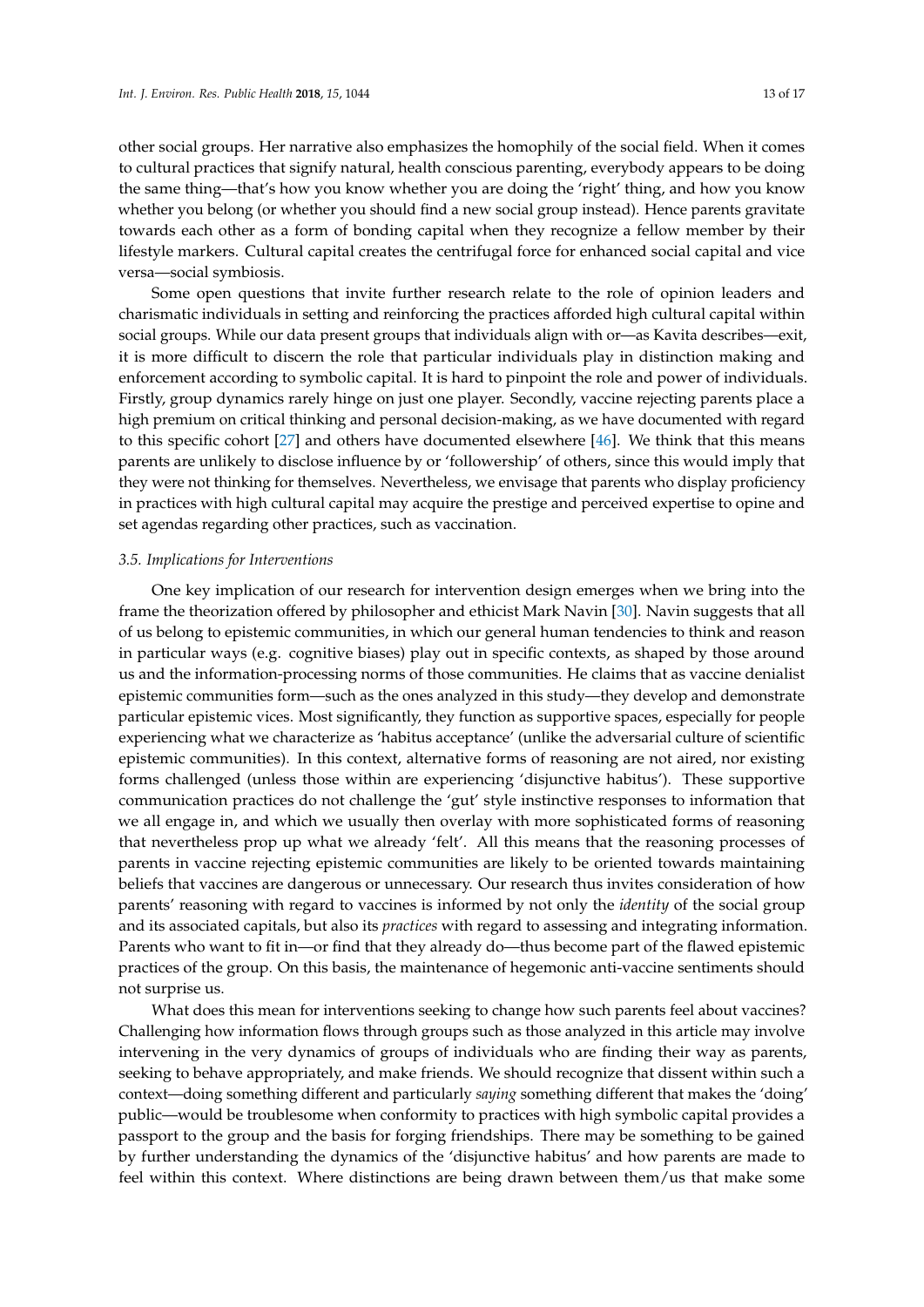parents feel between/betwixt social groups, they may be more open to vaccine-related information. This sub-group would likely be more receptive than those in more homophilic groups, experiencing 'habitus acceptance'. However, we note that this may further tug the parents away from the peers who could most benefit (from a public health perspective) from engaging with the vaccination information they could potentially present.

Resources providing parents with challenging but non-combative responses to vaccine-negative comments within their social networks could be one strategy for intervention designers to pursue. This would be a particularly useful resource given the current polarizing nature of discourse and dialogue between both sides of the vaccination debate in broader society. As noted above, we still need to learn more about the role of leaders, charismatic 'experts' and those who are afforded expert status by peers because they are proficient in other valued skills (baby-wearing or cooking organic food, for example). However, it is possible that encouraging vaccine supporting parents to share their skills in these domains could enhance their social and cultural capital to the extent that they are able to better challenge vaccine critical discourses in their friendship groups.

## *3.6. Limitations*

There are differences between the two communities in this study that in part derive from the sample techniques. As the Adelaide sample was obtained through an organic market and then through snowball sampling, we found already formed social networks. These people were purchasing organic food, so already possessed higher economic capital. Delving deeper, we found a shared set of highly valued symbolic capital surrounding natural living, schooling etc. On this basis, people at the heart of these social groups could expect to be accepted and receive positive reinforcement for their choices. This means they do not need to defend their practices as much—they are within social groups that have very similar practices and perspectives on what constitutes high and low symbolic capital. By contrast, the Fremantle study design excluded people who identified as anti-vaccination. Consequently, that sample consisted of the ring *around* the group of high symbolic capital parents who appeared, through the participants accounts, to define Fremantle 'alternative' parenting and the place of non-vaccination within it. We could see that central group of high symbolic capital parents, but in this context, we saw them through the eyes of those parents a step outside, experiencing habitus disjuncture and tug.

This research also has limitations common to all qualitative research. It is local, context specific and draws from a relatively small number of rich interviews rather than a large dataset. It may not be generalizable on these bases. A particular point to mention in this regard is that there may be differences between parents in developed world settings who reject vaccines based on perceptions and values regarding what is 'natural', and parents whose rejection instead relates to distrust of state and biomedical power and an inflated sense of personal responsibility. A recent study found that both purity and liberty matter to highly vaccine hesitant parents, and while US Republican political discourse emphasizes the latter, the political orientation did not affect the study's results [\[47\]](#page-16-10). There is currently no published Australian data on the moral or political values of vaccine refusers that could inform the utility of such a purity/liberty distinction locally. However, we note that the majority of the Adelaide participants in this study, from whom such data was gathered, identified as voting for left or centre-left parties.

#### **4. Conclusions**

Analyzing data from these two studies in Fremantle and Adelaide, we found a clear picture of how parents found themselves in vaccine hesitant and rejecting communities, how they learned from these communities, and how they experienced social norms around vaccination and other lifestyle attributes within them. Bourdieu's concepts of symbolic capital, habitus and distinction, and Ingram's taxonomy of destabilized habitus, habitus tug and disjunctive habitus, helped us to understand and elaborate the social processes, uncertainties and difficulties in the various vaccine-related journeys.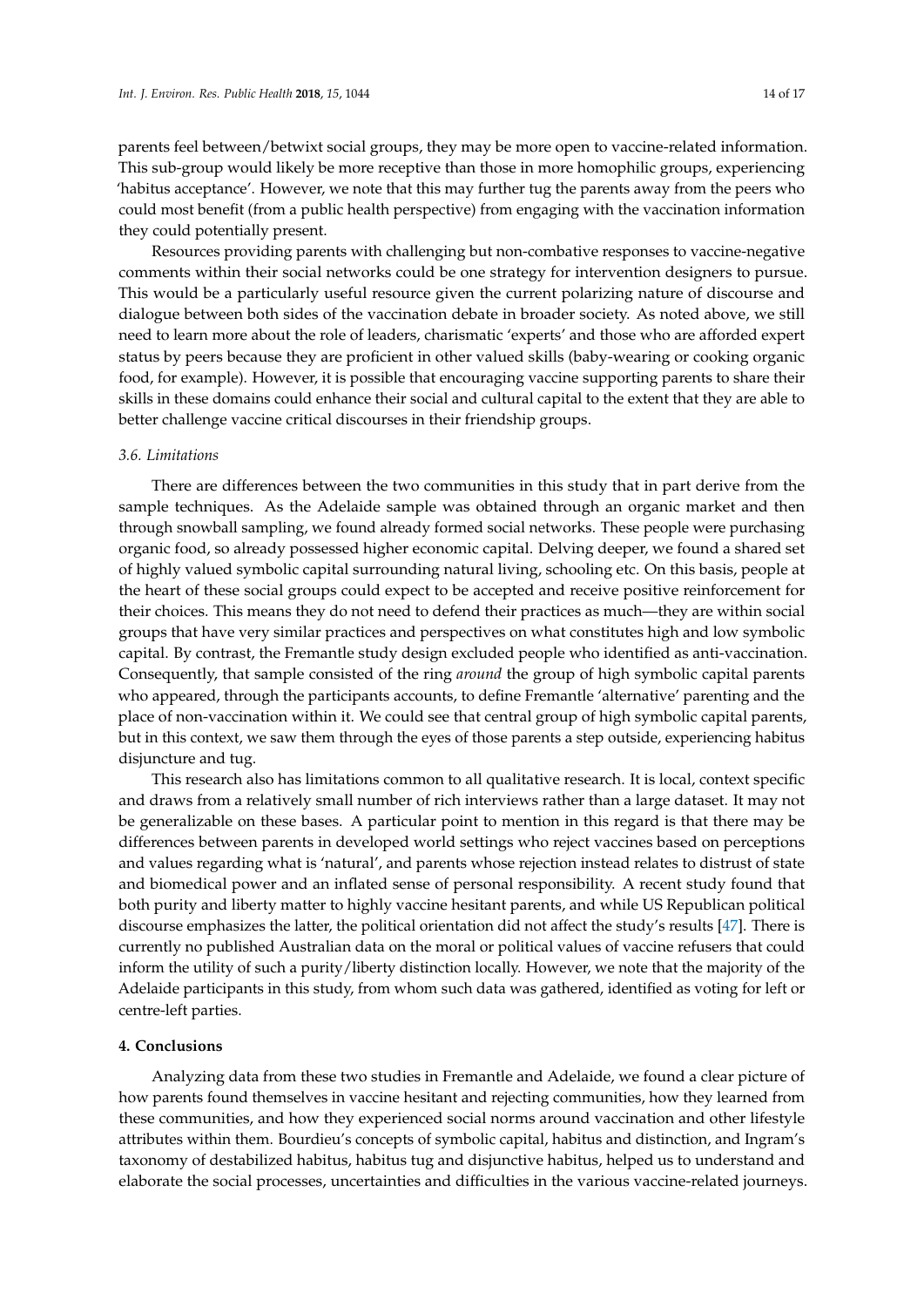Amongst the Fremantle participants, there were discussions of the social influences to refuse vaccines, and the emergence of a socially awkward space for those who were part of the community but accepted some or all vaccines. By contrast, the Adelaide participants, many of whom were more strident and homogenous in their rejection of vaccines, depicted like-minded communities with high bonding social capital within which their decisions were validated. Rather than the disjunctive habitus experienced by Fremantle participants, we conceptualize the Adelaide experiences as 'habitus acceptance'. This was likely a product of the organic market and snowball recruitment technique, as many of the parents belonged to already formed social networks, including through the market. In both sites, however, parents presented an identity that included vaccine questioning and refusal as a 'given' marker of distinction. Considering the sociality of vaccine questioning and refusal reminds us that parents are encountering epistemic communities at the same time that they are making new friends and finding their path in a new phase of life. Interventions seeking to change or alter the flow of information through communal groups need to be designed with these matters in mind and may want to consider how parents can enhance and build upon their cultural capital in related areas of expertise in order to disseminate countering views that vaccinations are socially beneficial. We may all keep our silence at moments when we risk social opprobrium from those with whom we are seeking friendship and acceptance. Providing people with effective, evidence-based ways to respectfully disagree and introduce different perspectives would be an important start.

**Author Contributions:** K.A. and P.R.W. collaborated closely on this article. K.A. conducted the data analysis and led the writing project. She also led the Fremantle study and conducted those interviews. P.R.W. contributed expertise on Bourdieu and Ingram and framed the data from these perspectives. P.R.W. and S.B.M. were involved in the design of the Adelaide study. All three authors have contributed to the construction of this manuscript.

**Acknowledgments:** The Fremantle study was funded by Sanofi Pasteur via an unrestricted grant made to the Immunisation Alliance of WA. The "I Immunise" campaign was funded by WA Health. The Adelaide study was funded by a grant from the Flinders Medical Centre Foundation (now called the Flinders Foundation). The authors thank Julie Leask, who was involved in the study design and early analysis, and Philippa Rokkas, who conducted the Adelaide interviews and provided numerous valuable insights in early analysis. We also thank Mark Navin for his valuable scholarship and feedback on an earlier draft.

**Conflicts of Interest:** P.R.W. and S.B.M. declare no conflicts of interest. K.A. has received research funding from Sanofi via the Immunisation Alliance, as described above. The founding sponsors had no role in the design of the study; in the collection, analyses, or interpretation of data; in the writing of the manuscript, and in the decision to publish the results. K.A. has previously received travel, accommodation and conference registration support from GSK as an invited speaker.

# **References**

- <span id="page-14-0"></span>1. Harmsen, I.A.; Mollema, L.; Ruiter, R.A.C.; Paulussen, T.G.W.; de Melker, H.E.; Kok, G. Why parents refuse childhood vaccination: A qualitative study using online focus groups. *BMC Public Health* **2013**, *13*, 1183. [\[CrossRef\]](http://dx.doi.org/10.1186/1471-2458-13-1183) [\[PubMed\]](http://www.ncbi.nlm.nih.gov/pubmed/24341406)
- 2. Hilton, S.; Petticrew, M.; Hunt, K. 'Combined vaccines are like a sudden onslaught to the body's immune system': Parental concerns about vaccine 'overload' and 'immune-vulnerability'. *Vaccine* **2006**, *24*, 4321–4327. [\[CrossRef\]](http://dx.doi.org/10.1016/j.vaccine.2006.03.003) [\[PubMed\]](http://www.ncbi.nlm.nih.gov/pubmed/16581162)
- <span id="page-14-1"></span>3. Dube, E.; Laberge, C.; Guay, M.; Bramadat, P.; Roy, R.; Bettinger, J. Vaccine hesitancy: An overview. *Hum. Vaccines Immunother.* **2013**, *9*, 1763–1773. [\[CrossRef\]](http://dx.doi.org/10.4161/hv.24657) [\[PubMed\]](http://www.ncbi.nlm.nih.gov/pubmed/23584253)
- <span id="page-14-2"></span>4. Attwell, K.; Leask, J.; Meyer, S.B.; Rokkas, P.; Ward, P.R. Vaccine rejecting parents' engagement with expert systems that inform vaccination programs. *J. Bioethical Inq.* **2017**, *14*, 65–76. [\[CrossRef\]](http://dx.doi.org/10.1007/s11673-016-9756-7) [\[PubMed\]](http://www.ncbi.nlm.nih.gov/pubmed/27909947)
- <span id="page-14-3"></span>5. Dube, E.; Vivion, M.; Sauvageau, C.; Gagneur, A.; Gagnon, R.; Guay, M. "Nature does things well, why should we interfere?": Vaccine hesitancy among mothers. *Qual. Health Res.* **2015**, *26*, 411–425. [\[CrossRef\]](http://dx.doi.org/10.1177/1049732315573207) [\[PubMed\]](http://www.ncbi.nlm.nih.gov/pubmed/25711847)
- <span id="page-14-4"></span>6. Reich, J. Of natural bodies and antibodies: Parents' vaccine refusal and the dichotomies of natural and artificial. *Soc. Sci. Med.* **2016**, *157*, 103–110. [\[CrossRef\]](http://dx.doi.org/10.1016/j.socscimed.2016.04.001) [\[PubMed\]](http://www.ncbi.nlm.nih.gov/pubmed/27082021)
- <span id="page-14-5"></span>7. Brunson, E.K. The impact of social networks on parents' vaccination decisions. *Pediatrics* **2013**, *131*, e1397–e1404. [\[CrossRef\]](http://dx.doi.org/10.1542/peds.2012-2452) [\[PubMed\]](http://www.ncbi.nlm.nih.gov/pubmed/23589813)
- <span id="page-14-6"></span>8. Bourdieu, P. *Distinction: A Social Critique of the Judgement of Taste*; Routledge: London, UK, 1984.
- <span id="page-14-7"></span>9. Bourdieu, P. *Outline of a Theory of Practice*; Cambridge University Press: Cambridge, UK, 1977.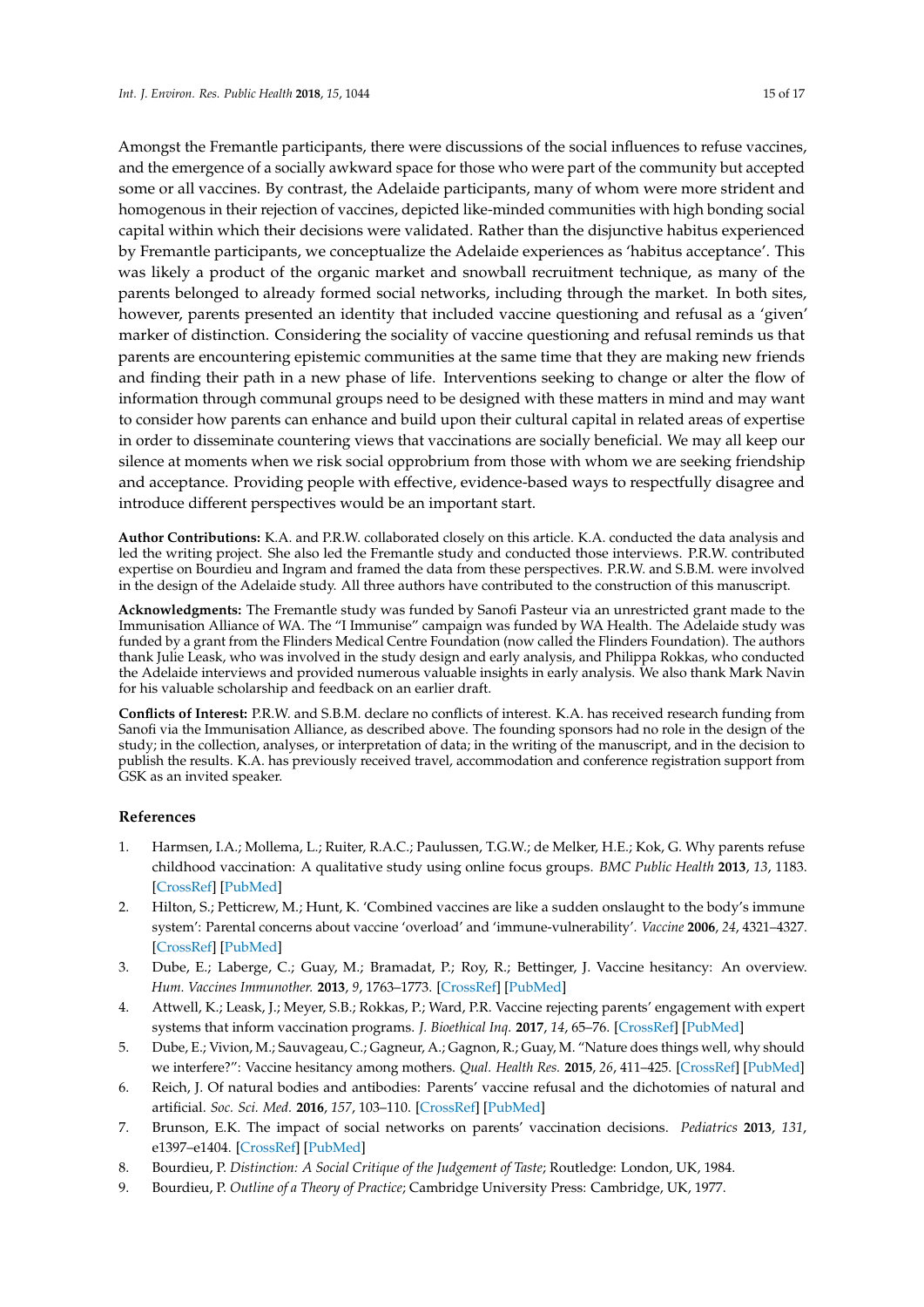- <span id="page-15-0"></span>10. Lunnay, B.; Ward, P.; Borlagdan, J. The practise and practice of bourdieu: The application of social theory to youth alcohol research. *Int. J. Drug Policy* **2011**, *22*, 428–436. [\[CrossRef\]](http://dx.doi.org/10.1016/j.drugpo.2011.07.013) [\[PubMed\]](http://www.ncbi.nlm.nih.gov/pubmed/21862305)
- <span id="page-15-1"></span>11. Ingram, N. Within school and beyond the gate: The complexities of being educationally successful and working class. *Sociology* **2011**, *45*, 287–302. [\[CrossRef\]](http://dx.doi.org/10.1177/0038038510394017)
- <span id="page-15-2"></span>12. Januraga, P.P.; Mooney-Somers, J.; Ward, P.R. Newcomers in a hazardous environment: A qualitative inquiry into sex worker vulnerability to HIV in Bali, Indonesia. *BMC Public Health* **2014**, *14*, 832. [\[CrossRef\]](http://dx.doi.org/10.1186/1471-2458-14-832) [\[PubMed\]](http://www.ncbi.nlm.nih.gov/pubmed/25113395)
- <span id="page-15-3"></span>13. Friedman, S. The cultural currency of a 'good' sense of humour: British comedy and new forms of distinction. *Br. J. Sociol.* **2011**, *62*, 347–370. [\[CrossRef\]](http://dx.doi.org/10.1111/j.1468-4446.2011.01368.x) [\[PubMed\]](http://www.ncbi.nlm.nih.gov/pubmed/21631462)
- <span id="page-15-4"></span>14. Adams, M.; Raisborough, J. What can sociology say about fairtrade?: Class, reflexivity and ethical consumption. *Sociology* **2008**, *42*, 1165–1182. [\[CrossRef\]](http://dx.doi.org/10.1177/0038038508096939)
- 15. Guthman, J. Fast food/organic food: Reflexive tastes and the making of 'yuppie chow'. *Soc. Cult. Geogr.* **2003**, *4*, 35–48. [\[CrossRef\]](http://dx.doi.org/10.1080/1464936032000049306)
- 16. Guthman, J. Commodified meanings, meaningful commodities: Re–thinking production–consumption links through the organic system of provision. *Soc. Rural.* **2002**, *42*, 295–311. [\[CrossRef\]](http://dx.doi.org/10.1111/1467-9523.00218)
- <span id="page-15-5"></span>17. Warde, A. After taste: Culture, consumption and theories of practice. *J. Consum. Culture* **2014**, *14*, 279–303. [\[CrossRef\]](http://dx.doi.org/10.1177/1469540514547828)
- <span id="page-15-6"></span>18. Hinde, S.; Dixon, J. Reinstating Pierre Bourdieu's contribution to cultural economy theorizing. *J. Soc.* **2007**, *43*, 401–420. [\[CrossRef\]](http://dx.doi.org/10.1177/1440783307083233)
- <span id="page-15-7"></span>19. Bourdieu, P.; Wacquant L, J.D. *An Invitation to Reflexive Sociology*; University of Chicago Press: Chicago, NY, USA; London, UK, 1992.
- <span id="page-15-8"></span>20. Williams, S.J. Theorising class, health and lifestyles: Can bourdieu help us? *Sociol. Health Illn.* **1995**, *17*, 577–604. [\[CrossRef\]](http://dx.doi.org/10.1111/1467-9566.ep10932093)
- <span id="page-15-9"></span>21. Bourdieu, P. *Pascalian Meditations*; Polity Press: Cambridge, UK, 2000.
- <span id="page-15-10"></span>22. Järvinen, M.; Gundelach, P. Teenage drinking, symbolic capital and distinction. *J. Youth Stud.* **2007**, *10*, 55–71. [\[CrossRef\]](http://dx.doi.org/10.1080/13676260701196137)
- <span id="page-15-11"></span>23. Clarke, N.; Barnett, C.; Cloke, P.; Malpass, A. Globalising the consumer: Doing politics in an ethical register. *Political Geogr.* **2007**, *26*, 231–249. [\[CrossRef\]](http://dx.doi.org/10.1016/j.polgeo.2006.10.009)
- <span id="page-15-12"></span>24. Ward, P.R.; Attwell, K.; Meyer, S.B.; Rokkas, P.; Leask, J. Risk, responsibility and negative responses: A qualitative study of parental trust in childhood vaccinations. *J. Risk Res.* **2017**, 1–14. [\[CrossRef\]](http://dx.doi.org/10.1080/13669877.2017.1391318)
- <span id="page-15-14"></span>25. Ward, P.R.; Attwell, K.; Meyer, S.B.; Rokkas, P.; Leask, J. Understanding the perceived logic of care by vaccine-hesitant and vaccine-refusing parents: A qualitative study in australia. *PLoS ONE* **2017**, *12*, e0185955. [\[CrossRef\]](http://dx.doi.org/10.1371/journal.pone.0185955) [\[PubMed\]](http://www.ncbi.nlm.nih.gov/pubmed/29023499)
- <span id="page-15-13"></span>26. Reich, J. Neoliberal mothering and vaccine refusal: Imagined gated communities and the privilege of choice. *Gend. Soc.* **2014**, *28*, 679–704. [\[CrossRef\]](http://dx.doi.org/10.1177/0891243214532711)
- <span id="page-15-15"></span>27. Attwell, K.; Smith, D.T.; Ward, P.R. 'The unhealthy other': How vaccine rejecting parents construct the vaccinating mainstream. *Vaccine* **2018**, *36*, 1621–1626. [\[CrossRef\]](http://dx.doi.org/10.1016/j.vaccine.2018.01.076) [\[PubMed\]](http://www.ncbi.nlm.nih.gov/pubmed/29449097)
- <span id="page-15-16"></span>28. Conis, E. *Vaccine Nation*; University of Chicago Press: Chicago, NY, USA, 2014.
- <span id="page-15-17"></span>29. Brown, B.J.; Baker, S. *Responsible Citizens: Individuals, Health, and Policy under Neoliberalism*; Anthem Press: New York, NY, USA; London, UK, 2012; Volume 1, pp. 1–214.
- <span id="page-15-18"></span>30. Navin, M. *Values and Vaccine Refusal: Hard Questions in Ethics, Epistemology, and Health Care*; Routledge: New York, NY, USA, 2016.
- <span id="page-15-19"></span>31. Streefland, P.; Chowdhury, A.M.R.; Ramos-Jimenez, P. Patterns of vaccination acceptance. *Soc. Sci. Med.* **1999**, *49*, 1705–1716. [\[CrossRef\]](http://dx.doi.org/10.1016/S0277-9536(99)00239-7)
- <span id="page-15-20"></span>32. Leach, M.; Fairhead, J. *Vaccine Anxieties: Global Science, Child Health and Society*; Earthscan: London, UK; Stirling, VA, USA, 2007.
- <span id="page-15-21"></span>33. Sobo, E.J. Social cultivation of vaccine refusal and delay among waldorf (steiner) school parents. *Med. Anthropol. Q.* **2015**, *29*, 381–399. [\[CrossRef\]](http://dx.doi.org/10.1111/maq.12214) [\[PubMed\]](http://www.ncbi.nlm.nih.gov/pubmed/25847214)
- <span id="page-15-22"></span>34. Sobo, E.J. Theorizing (vaccine) refusal: Through the looking glass. *Cult. Anthropol.* **2016**, *31*, 342–350. [\[CrossRef\]](http://dx.doi.org/10.14506/ca31.3.04)
- <span id="page-15-23"></span>35. Attwell, K.; Smith, D.T. Parenting as politics: Social identity theory and vaccine hesitant communities. *Int. J. Health Gov.* **2017**, *22*, 183–198. [\[CrossRef\]](http://dx.doi.org/10.1108/IJHG-03-2017-0008)
- <span id="page-15-24"></span>36. Kahan, D.M. *Vaccine Risk Perceptions and Ad Hoc Risk Communication: An Empirical Assessment*; Yale Law School: New Haven, CT, USA; Edmond J. Safra Center for Ethics, Harvard University: Cambridge, MA, USA, 2014.